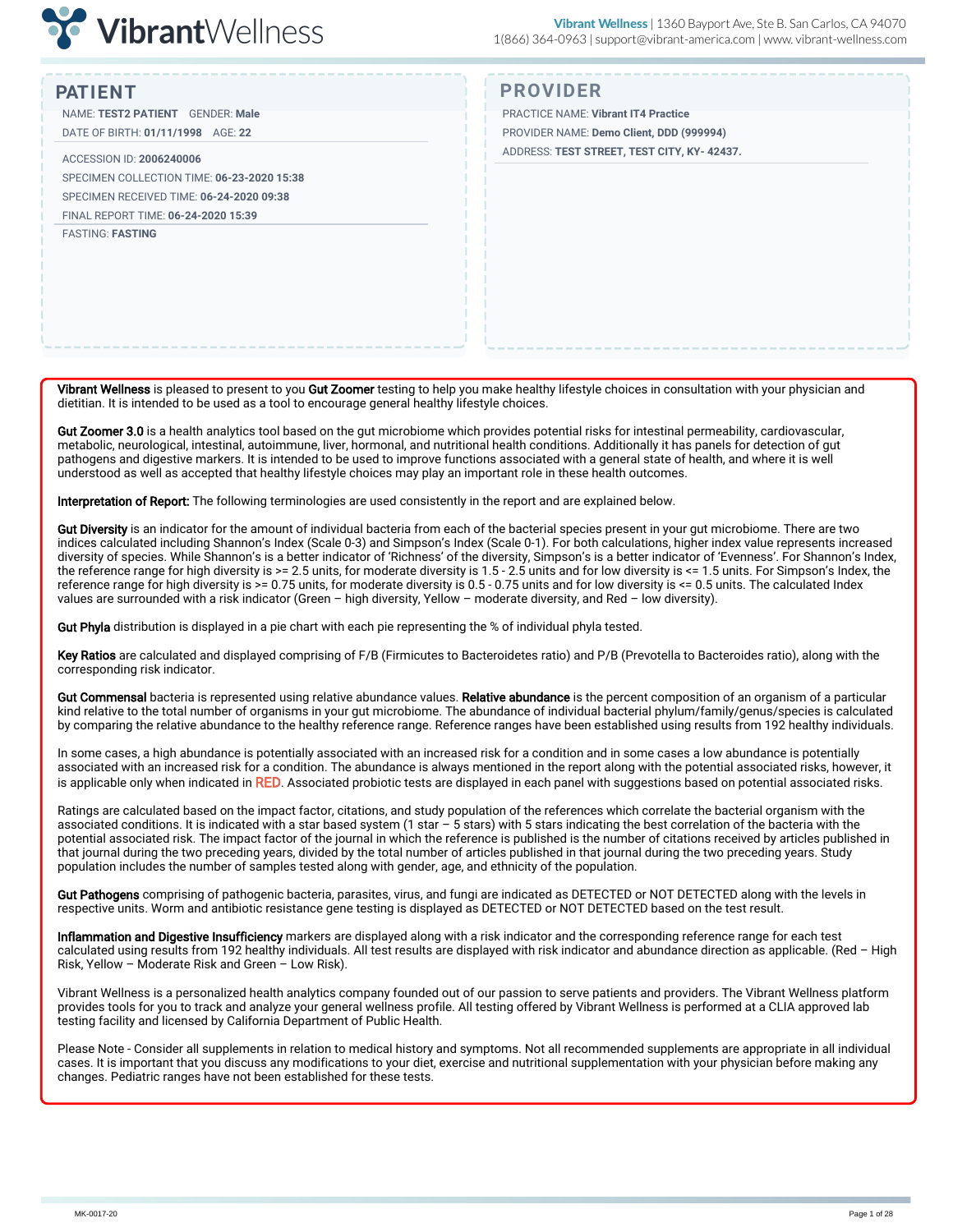



Consider these supplements in relation to medical history and symptoms. Not all recommended supplements are appropriate in all individual cases. Consult a knowledgeable healthcare provider before taking any supplemental nutrients or probiotics.

| <b>GUT COMMENSALS</b>             |     |     |                |     |                  |                  |                                    |            | $\bullet$ Low  |     | • Moderate       | $\bullet$ High |
|-----------------------------------|-----|-----|----------------|-----|------------------|------------------|------------------------------------|------------|----------------|-----|------------------|----------------|
| <b>TEST NAME</b>                  |     |     | <b>CURRENT</b> |     |                  | <b>PREV</b>      | <b>TEST NAME</b>                   |            | <b>CURRENT</b> |     |                  | <b>PREV</b>    |
| <b>INTESTINAL</b><br>PERMEABILITY | 0.0 | 2.0 | 3.9            | 6.0 | $\bullet$<br>2.0 | $\bullet$<br>3.4 | <b>SIBO</b>                        | 2.0<br>0.0 | 3.9            | 6.0 | $\bullet$<br>1.7 | 2.4<br>0       |
| CARDIOVASCULAR<br><b>HEALTH</b>   | 0.0 | 2.0 | 3.9            | 6.0 | $\bullet$<br>1.4 | $\bullet$<br>1.0 | <b>AUTOIMMUNE</b><br><b>HEALTH</b> | 2.0<br>0.0 | 3.9            | 6.0 | $\bullet$<br>1.2 | 2.3<br>0       |
| <b>METABOLIC</b><br><b>HEALTH</b> | 0.0 | 2.0 | 3.9            | 6.0 | $\bullet$<br>2.2 | $\bullet$<br>2.3 | <b>NUTRITION</b>                   | 2.0<br>0.0 | 3.9            | 6.0 | $\bullet$<br>1.3 | ●<br>2.0       |
| NEUROLOGICAL<br><b>HEALTH</b>     | 0.0 | 2.0 | 3.9            | 6.0 | $\bullet$<br>2.3 | $\bullet$<br>2.0 | <b>LIVER HEALTH</b>                | 2.0<br>0.0 | 3.9            | 6.0 | $\bullet$<br>1.9 | 2.1            |
| <b>IBD</b>                        | 0.0 | 2.0 | 3.9            | 6.0 | $\bullet$<br>1.5 | $\bullet$<br>1.7 | <b>IBS</b>                         | 2.0<br>0.0 | 3.9            | 6.0 | $\bullet$<br>1.1 | 1.3<br>0       |
| <b>HORMONES</b>                   | 0.0 | 2.0 | 3.9            | 6.0 | $\bullet$<br>0.9 | $\bullet$<br>1.0 |                                    |            |                |     |                  |                |

#### COMMENTS:

Increased risk for Metabolic health, Neurological Health.

Suggested probiotics include: Lactobacillus paracasei, Saccharomyces boulardii, Lactobacillus salivarius, Escherichia coli Nissle, Bifidobacterium infantis.

Suggested supplements include: Berberine, Origanum vulgare, Wormwood oil, Lemon balm oil, Barberry root extract, glycine, Pantothenic Acid, riboflavin, vitamin B6, folate, vitamin B12, betaine.

| <b>GUT PATHOGENS</b>              |                               |                     |                  |                 |                                                                                                                                                                                                                                                                                                                                                                                                                                                                                   |  |
|-----------------------------------|-------------------------------|---------------------|------------------|-----------------|-----------------------------------------------------------------------------------------------------------------------------------------------------------------------------------------------------------------------------------------------------------------------------------------------------------------------------------------------------------------------------------------------------------------------------------------------------------------------------------|--|
|                                   | <b>DETECTED</b>               |                     | <b>RESULT</b>    |                 | <b>COMMENTS</b>                                                                                                                                                                                                                                                                                                                                                                                                                                                                   |  |
| <b>ORGANISM</b>                   |                               | <b>CURRENT</b>      | <b>REF RANGE</b> | <b>PREVIOUS</b> |                                                                                                                                                                                                                                                                                                                                                                                                                                                                                   |  |
|                                   | Clostridium difficile Toxin A | 2.5e5               | $\leq 1e3$       | 1e6             | Consider broad-spectrum antimicrobial herbs including<br>berberine, caprylic acid, garlic oil, oil of oregano, uva ursi,<br>olive leaf extract.                                                                                                                                                                                                                                                                                                                                   |  |
| <b>Bacteria</b>                   | Plesiomonas shigelloides      | 7.5e4<br>$\leq$ 3e2 |                  | 3.5e7           | Consider broad-spectrum antimicrobial herbs including<br>berberine, caprylic acid, garlic oil, oil of oregano, uva ursi,<br>olive leaf extract.                                                                                                                                                                                                                                                                                                                                   |  |
| Antibiotic<br>Resistance<br>Genes | Helicobacter - Clarithromycin | <b>DETECTED</b>     |                  | <b>DETECTED</b> | Consider herbal formulas to eradicate or suppress H. pylori.<br>Ingredients may include: deglycyrrhizinated licorice, mastic<br>gum, methylmethionine sulfonium chloride, vitamin C, zinc<br>carnosine, bismuth citrate, berberine, goldenseal, oil of<br>oregano, grape extract, Chinese goldthread extract, yerba<br>mansa extract. Rebuild healthy gastric mucosa by reducing<br>stress and giving soothing and healing agents such as<br>glutamine, aloe, DGL, and vitamin A. |  |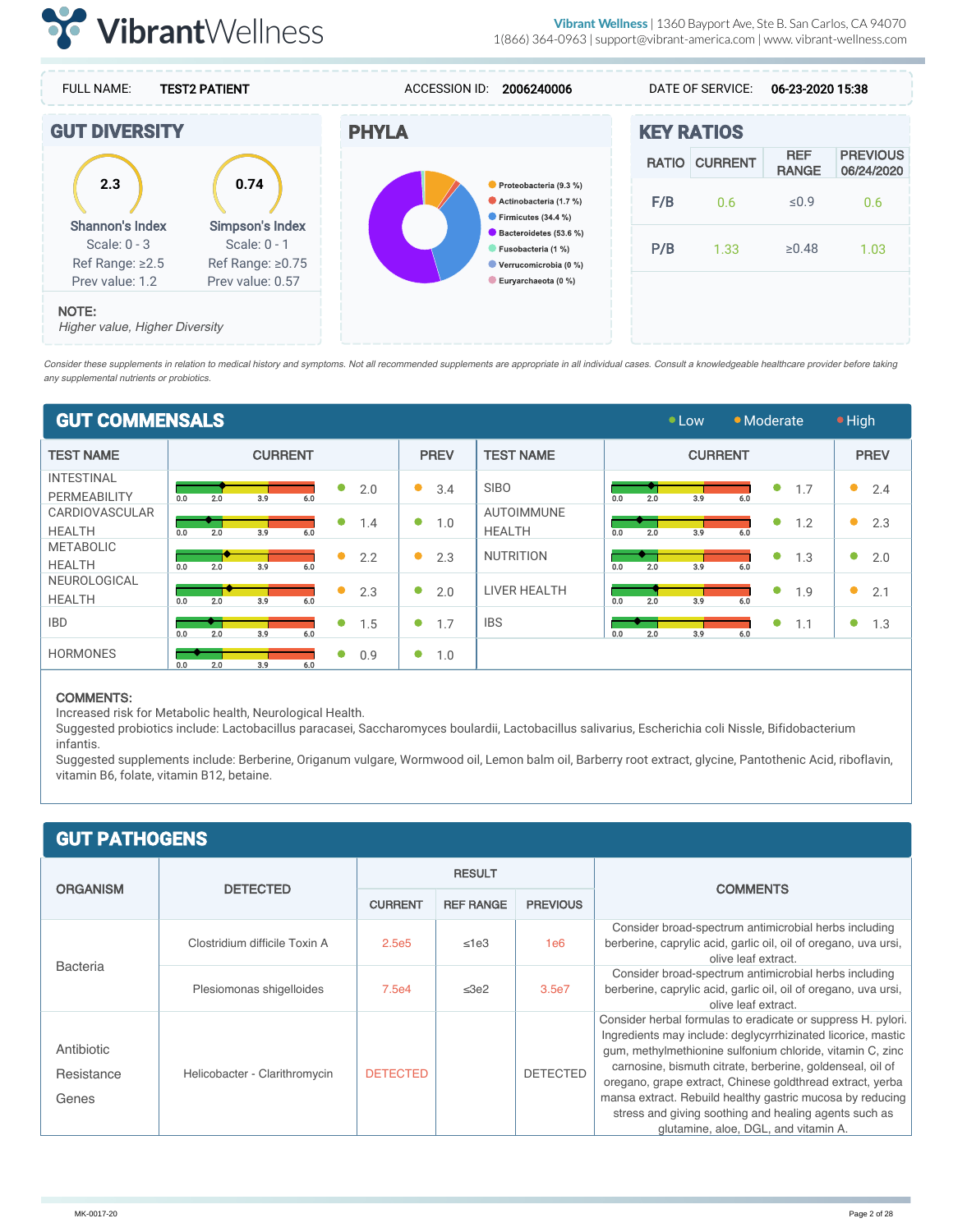

| <b>INFLAMMATION</b>        |                     |                  |                     |                                                                                                                                                                                                                                                                                                                                          |  |  |
|----------------------------|---------------------|------------------|---------------------|------------------------------------------------------------------------------------------------------------------------------------------------------------------------------------------------------------------------------------------------------------------------------------------------------------------------------------------|--|--|
| <b>MARKER</b>              |                     | <b>RESULT</b>    |                     | <b>COMMENT</b>                                                                                                                                                                                                                                                                                                                           |  |  |
|                            | <b>CURRENT</b>      | <b>REF RANGE</b> | <b>PREV</b>         |                                                                                                                                                                                                                                                                                                                                          |  |  |
| Calprotectin               | 424.4 mcg/g         | 50.0             | 417.7 mcg/g         | Five polyphenols in particular have evidence of benefit in treating gut<br>inflammation: resveratrol, epigallocatechin, curcumin, quercetin, and<br>Boswellia.<br>Sleep, diet, exercise and stress management should be evaluated. Be<br>cautious with medications such as ibuprofen, acetaminophen, aspirin,<br>especially in children. |  |  |
| <b>Fecal lactoferrin</b>   | $13.9$ mcg/ml       | $\leq 6.4$       | 13.9 mcg/ml         | Elevated levels have been associated with IBD, diverticulitis or<br>bacterial/parasitic infection leading to mucosal inflammation. Consider<br>anti inflammatories such as fish oils, leukotrine inhibitors, N-acetyl<br>glucosamine and balacing gut diversity with probiotics.                                                         |  |  |
| Beta defensin 2            | 62.2 ng/mL          | ≤34.9            | 62.2 ng/mL          | Elevated human beta-defensin-2 levels indicate an activation of the<br>innate immune system in patients with irritable bowel syndrome.<br>Consider broad spectrum probiotics to improve gut diversity along with<br>probiotic foods.                                                                                                     |  |  |
| Lysozyme                   | 126.6 ng/mL         | $\leq 575.0$     | 126.6 ng/mL         |                                                                                                                                                                                                                                                                                                                                          |  |  |
| S100A12                    | 26.5 mcg/ml         | 50.0             | 26.5 mcg/ml         |                                                                                                                                                                                                                                                                                                                                          |  |  |
| MMP <sub>9</sub>           | $0.7$ ng/mL         | $\leq 0.2$       | $0.7$ ng/mL         | MMP9 is a major inflammatory marker of the gut. Consider<br>supplements such as Curcumin, Coumarin, 4-methylesculetin which are<br>anti inflammatory. Calcium supplementation has shown benefit in<br>reducing epithelial permeability and inflammation in the intestine<br>through reduced expression of MMP-9 in some studies.         |  |  |
| Fecal Eosinophil Protein X | $2.2 \text{ mca/g}$ | $≤4.8$           | $2.2 \text{ mca/g}$ |                                                                                                                                                                                                                                                                                                                                          |  |  |

Consider these supplements in relation to medical history and symptoms. Not all recommended supplements are appropriate in all individual cases. Consult a knowledgeable healthcare provider before taking any supplemental nutrients or probiotics.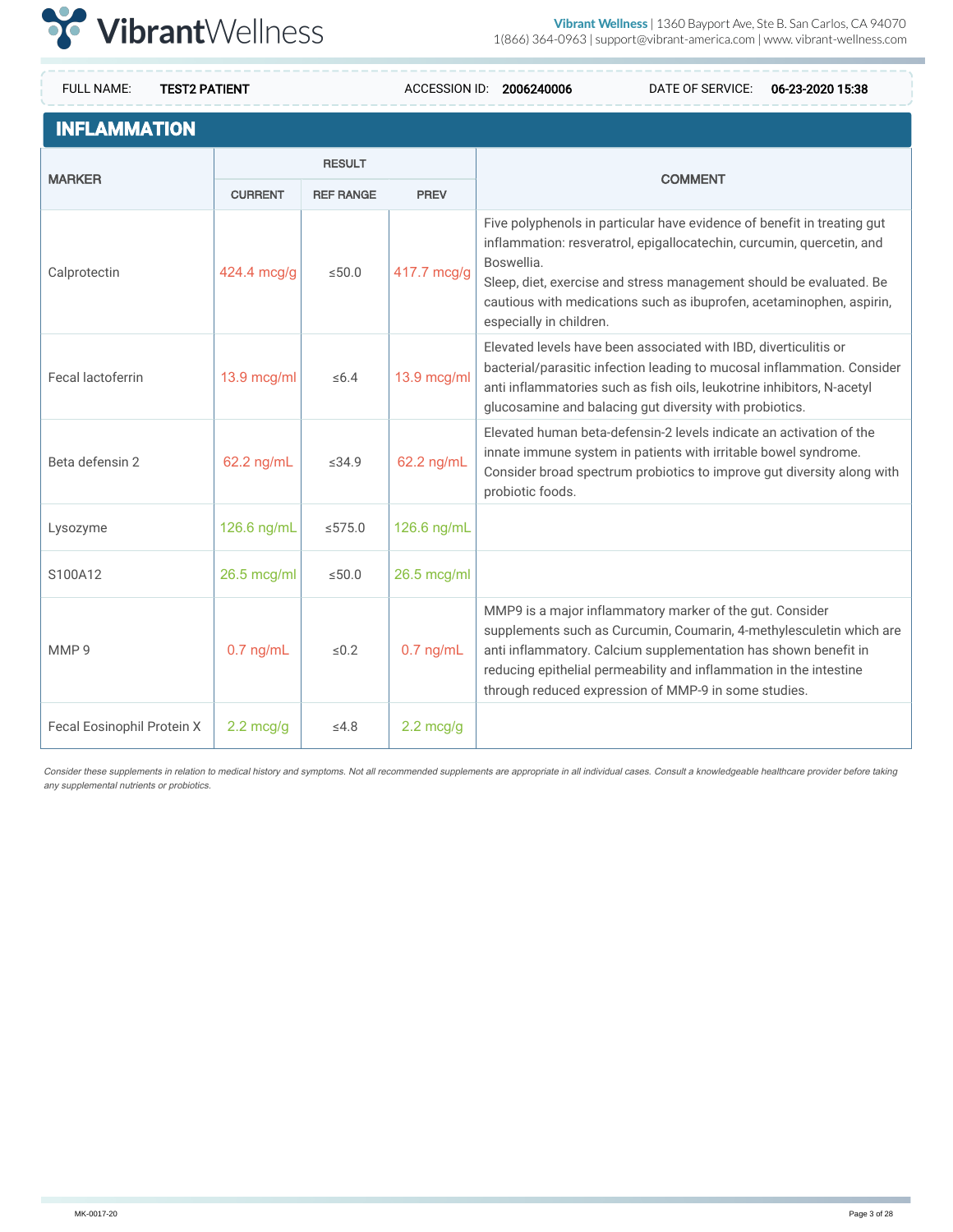

### **MARKERS OF DIGESTIVE INSUFFICIENCY AND MALABSORPTION**

| <b>MARKER</b>                    |                               | <b>RESULT</b>    |                               | <b>COMMENT</b>                                                                                                                                                                                                                                                                                                                                                                           |  |  |
|----------------------------------|-------------------------------|------------------|-------------------------------|------------------------------------------------------------------------------------------------------------------------------------------------------------------------------------------------------------------------------------------------------------------------------------------------------------------------------------------------------------------------------------------|--|--|
|                                  | <b>CURRENT</b>                | <b>REF RANGE</b> | <b>PREV</b>                   |                                                                                                                                                                                                                                                                                                                                                                                          |  |  |
| Pancreatic elastase 1            | $190.6$ mcg/g                 | $\geq 200.0$     | 153.5 mcg/g                   | Consider digestive support with betaine HCL. Consider pepsin, plant or<br>pancreatic enzyme supplements, digestive herbs, bile salts, and taurine.<br>Micronutrient evaluation recommended, especially for fat soluble<br>vitamins A, D, E, and K.<br>Consider eating six small meals per day. Chew thoroughly and relax at<br>meal time. Stay well-hydrated. Avoid alcohol and smoking. |  |  |
| Meat fiber                       | <b>DETECTED</b>               |                  | <b>NOT</b><br><b>DETECTED</b> | Detection of undigested fibers is indicative of inadequate chewing,<br>pancreatic or bile insufficiency. Bile acid levels, PE1 along with eating<br>habits should be verified. Pancreatic enzyme, betaine HCL and<br>cholagogues can be considered.                                                                                                                                      |  |  |
| Vegetable fiber                  | <b>NOT</b><br><b>DETECTED</b> |                  | <b>DETECTED</b>               |                                                                                                                                                                                                                                                                                                                                                                                          |  |  |
| <b>FAT MALABSORPTION</b>         |                               |                  |                               |                                                                                                                                                                                                                                                                                                                                                                                          |  |  |
| <b>Total Fecal Fat</b>           | 24.7 mg/g                     | $2.9 - 37.5$     | $24.7$ mg/g                   |                                                                                                                                                                                                                                                                                                                                                                                          |  |  |
| <b>Total Fecal Triglycerides</b> | $6.1$ mg/g                    | $0.3 - 2.5$      | $6.1$ mg/g                    | High levels of fecal fat are suggestive of maldigestion or<br>malabsorption. Consider cholagogues, betaine HCL, pancreatic enzyme<br>supplement to improve outcome. Phophatidyl choline, serine and<br>inositol can be considered when phospholipids are low.                                                                                                                            |  |  |
| Long chain fatty acids           | 11.8 mg/g                     | $0.9 - 28.1$     | $11.8$ mg/g                   |                                                                                                                                                                                                                                                                                                                                                                                          |  |  |
| <b>Total Cholesterol</b>         | $2.3$ mg/g                    | $0.5 - 5.3$      | $2.3$ mg/g                    |                                                                                                                                                                                                                                                                                                                                                                                          |  |  |
| <b>Total Phospholipids</b>       | $1.6$ mg/g                    | $0.3 - 6.4$      | $1.6$ mg/g                    |                                                                                                                                                                                                                                                                                                                                                                                          |  |  |

Consider these supplements in relation to medical history and symptoms. Not all recommended supplements are appropriate in all individual cases. Consult a knowledgeable healthcare provider before taking any supplemental nutrients or probiotics.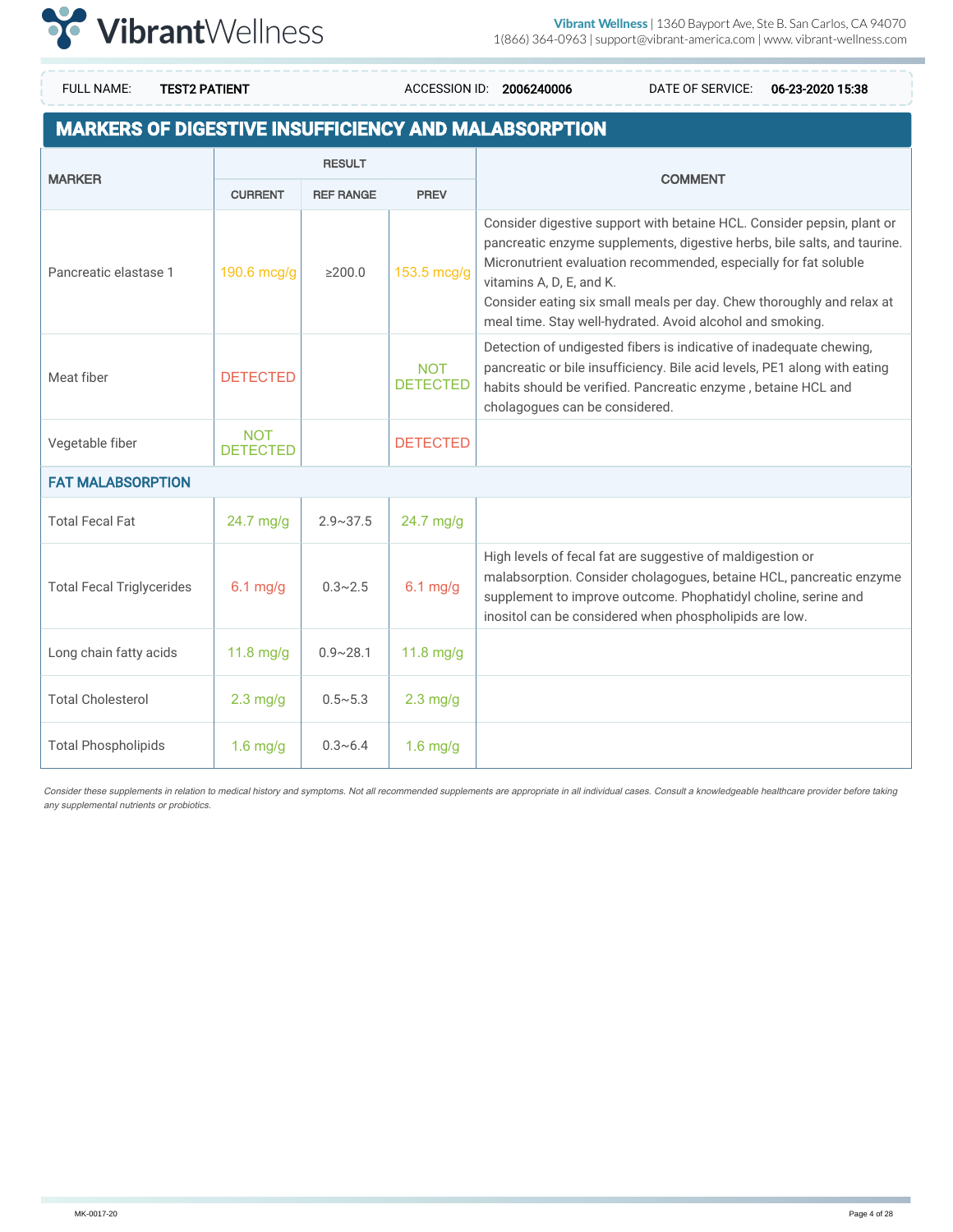

| <b>FULL NAME:</b><br><b>TEST2 PATIENT</b> |                    |                      |                    | ACCESSION ID: 2006240006          | DATE OF SERVICE:                                                                                                                                                                                                                                                                                                                                                                                                                      | 06-23-2020 15:38 |
|-------------------------------------------|--------------------|----------------------|--------------------|-----------------------------------|---------------------------------------------------------------------------------------------------------------------------------------------------------------------------------------------------------------------------------------------------------------------------------------------------------------------------------------------------------------------------------------------------------------------------------------|------------------|
| <b>GUT METABOLITES</b>                    |                    |                      |                    |                                   |                                                                                                                                                                                                                                                                                                                                                                                                                                       |                  |
| <b>MARKER</b>                             |                    | <b>RESULT</b>        |                    |                                   | <b>COMMENT</b>                                                                                                                                                                                                                                                                                                                                                                                                                        |                  |
|                                           | <b>CURRENT</b>     | <b>REF RANGE</b>     | <b>PREV</b>        |                                   |                                                                                                                                                                                                                                                                                                                                                                                                                                       |                  |
| <b>BILE ACID METABOLITES</b>              |                    |                      |                    |                                   |                                                                                                                                                                                                                                                                                                                                                                                                                                       |                  |
| Cholic acid (CA)                          | 0.25%              | $\leq 0.36$          | 0.28%              |                                   |                                                                                                                                                                                                                                                                                                                                                                                                                                       |                  |
| Chenodeoxycholic acid<br>(CDCA)           | 0.31%              | $\leq 1.25$          | 1.24%              |                                   |                                                                                                                                                                                                                                                                                                                                                                                                                                       |                  |
| Deoxycholic acid (DCA)                    | 32.90 %            | 24.25~75.84          | 19.93 %            |                                   |                                                                                                                                                                                                                                                                                                                                                                                                                                       |                  |
| Lithocholic acid (LCA)                    | 56.94 %            | $24.16 \times 75.75$ | 69.62 %            |                                   |                                                                                                                                                                                                                                                                                                                                                                                                                                       |                  |
| LCA/DCA ratio                             | 1.73               | $0.32 - 3.38$        | 3.49               |                                   |                                                                                                                                                                                                                                                                                                                                                                                                                                       |                  |
| <b>SHORT CHAIN FATTY ACIDS</b>            |                    |                      |                    |                                   |                                                                                                                                                                                                                                                                                                                                                                                                                                       |                  |
| Acetate                                   | 68.2 %             | $60.2 \times 72.7$   | 62.0 %             |                                   |                                                                                                                                                                                                                                                                                                                                                                                                                                       |                  |
| <b>Butyrate</b>                           | 9.8%               | $5.1 \sim 12.4$      | 2.3%               |                                   |                                                                                                                                                                                                                                                                                                                                                                                                                                       |                  |
| Propionate                                | 17.1%              | $15.4 \times 30.3$   | 28.8%              |                                   |                                                                                                                                                                                                                                                                                                                                                                                                                                       |                  |
| Valerate                                  | 0.5%               | $0.8 - 3.5$          | 2.8%               | cautious with use of antibiotics. | SCFA supplements are most commonly found as butyric acid salts.<br>Herbal medicines that can affect SCFA levels include berberine,<br>passiflora edulis, Chinese Yam, trametes versicolor extract, lotus seed<br>resistant starch, xylooligosaccharides from corn cobs, coptis chinensis,<br>Reishi mushroom, Poria mushroom, Lingzhi mushroom, Daikenchuto.<br>Sleep, diet, exercise and stress management needs to be evaluated. Be |                  |
| Total Short chain fatty<br>acids          | 10.2<br>micromol/g | $45.4 \times 210.1$  | 98.1<br>micromol/g | cautious with use of antibiotics. | SCFA supplements are most commonly found as butyric acid salts.<br>Herbal medicines that can affect SCFA levels include berberine.<br>passiflora edulis, Chinese Yam, trametes versicolor extract, lotus seed<br>resistant starch, xylooligosaccharides from corn cobs, coptis chinensis,<br>Reishi mushroom, Poria mushroom, Lingzhi mushroom, Daikenchuto.<br>Sleep, diet, exercise and stress management needs to be evaluated. Be |                  |
| ß-glucuronidase                           | 1124 U/mL          | $\leq$ 2300          | 1088 U/mL          |                                   |                                                                                                                                                                                                                                                                                                                                                                                                                                       |                  |

Consider these supplements in relation to medical history and symptoms. Not all recommended supplements are appropriate in all individual cases. Consult a knowledgeable healthcare provider before taking any supplemental nutrients or probiotics.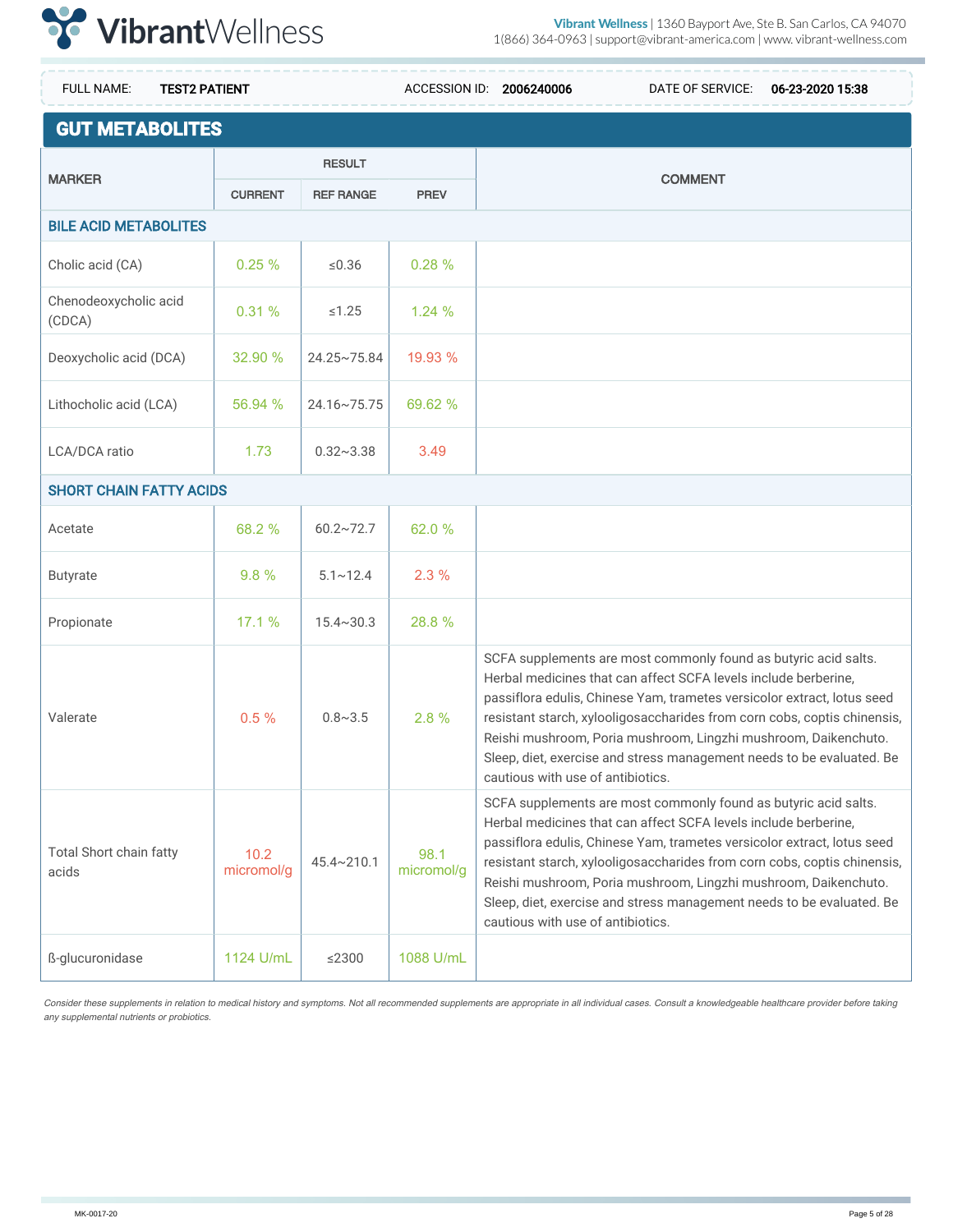

**Other Markers** MARKER RESULT CURRENT REF RANGE PREV COMMENT sIgA >1000.0  $\left\vert \begin{array}{c} 1000.0 \ \text{mcg/g} \end{array} \right\vert \quad \text{s}857.0 \quad \left\vert \begin{array}{c} \text{s}1000.0 \ \text{mcg/g} \end{array} \right.$ mcg/g Elevated levels are indicative of immune upregulation in the gut. Causes could be due to food sensitivities, intestinal permeability or infections. Consider testing at peptide and protein levels for food sensitivities for higher sensitivity. Fecal Occult Blood 8.2 mcg/g ≤10.0 8.2 mcg/g pH 7.0 6.1~7.8 7.0 Fecal Zonulin 241.9 ng/mL 25.1~160.8 341.9 ng/mL Elevation indicative of intestinal permeability. Addressing gut dysbiosis and low diversity if any. Checking for food sensitivities at peptide and protein level recommended. Fecal Anti Gliadin | 224.8 U/L | ≤148.0 | 224.8 U/L Fecal Anti Gliadin is a less sensitive marker of wheat sensitivity in comparison to serum antibodies to peptide fragments of wheat. Individuals can consider a wheat avoidance diet. FULL NAME: TEST2 PATIENT **ACCESSION ID: 2006240006** DATE OF SERVICE: 06-23-2020 15:38

Consider these supplements in relation to medical history and symptoms. Not all recommended supplements are appropriate in all individual cases. Consult a knowledgeable healthcare provider before taking any supplemental nutrients or probiotics.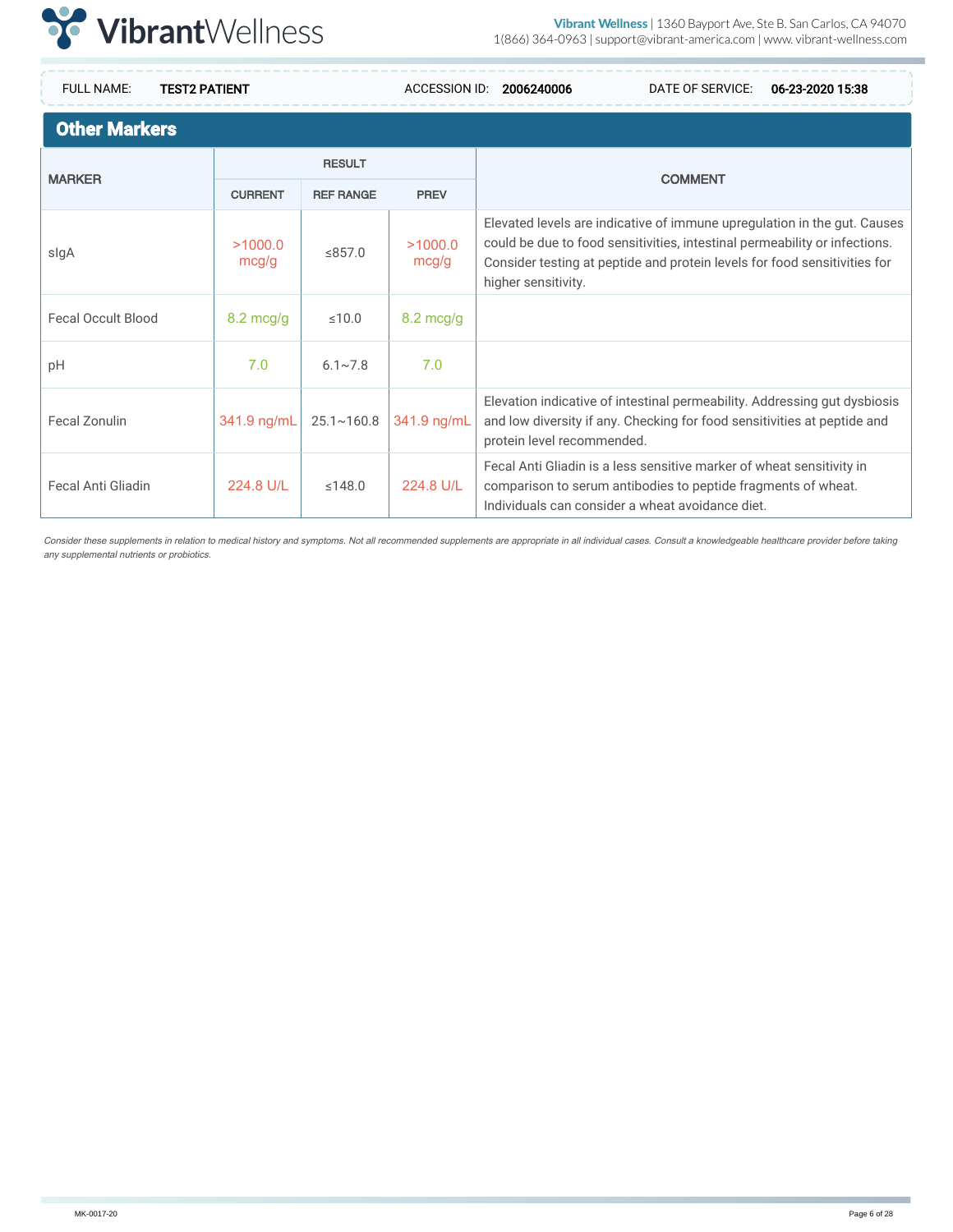

# **Gut Microbiome and Intestinal Permeability**

Lactobacillus acidophilus  $\begin{array}{|c|c|c|c|c|c|}\n\hline\n\text{11.5 } & \leftrightarrow & \mathbf{210.0} & \mathbf{29.5 } & \leftrightarrow \\
\hline\n\end{array}$ 

Bifidobacterium longum  $21.0 \leftrightarrow$  21.0  $\leftrightarrow$  210.0 29.8  $\leftrightarrow$ 

|                                      |                        | <b>RELATIVE ABUNDANCE</b> |                               |               |                            |  |
|--------------------------------------|------------------------|---------------------------|-------------------------------|---------------|----------------------------|--|
| <b>GENUS/SPECIES</b>                 | <b>CURRENT</b>         | <b>REF RANGE</b>          | <b>PREVIOUS</b><br>06/24/2020 | <b>RATING</b> | POTENTIAL ASSOCIATED RISK* |  |
| Enterobacteriaceae <sup>-</sup>      | $6.6 \leftrightarrow$  | $≤20.0$                   | 10.9 $\leftrightarrow$        | ****          | Intestinal permeability    |  |
| Akkermansia muciniphila <sup>-</sup> | 11.5 $\leftrightarrow$ | $\geq 10.0$               | $4.3 \downarrow$              | ****          |                            |  |
| Bifidobacterium                      | 29.4 $\leftrightarrow$ | $\geq 10.0$               | 21.3 $\leftrightarrow$        | ***           |                            |  |
| Propionibacterium                    | 19.5 $\leftrightarrow$ | $\geq 10.0$               | 23.0 $\leftrightarrow$        | ***           |                            |  |
| Eubacterium                          | 15.0 $\leftrightarrow$ | $\geq 10.0$               | $2.4 \downarrow$              | ***           | Lower SCFA production      |  |
| Lactobacillus                        | 12.9 $\leftrightarrow$ | ≥10.0                     | 22.3 $\leftrightarrow$        | ***           |                            |  |
| Roseburia                            | 19.6 $\leftrightarrow$ | $\geq 10.0$               | 19.3 $\leftrightarrow$        | ***           |                            |  |
| Eubacterium rectale                  | 28.0 $\leftrightarrow$ | $\geq 10.0$               | $4.4 \downarrow$              | ***           |                            |  |
| Butyrivibrio                         | $3.4 \downarrow$       | ≥10.0                     | $0.4 \downarrow$              | ****          | Lower butyrate production  |  |
| Faecalibacterium prausnitzii         | 15.0 $\leftrightarrow$ | $\geq 10.0$               | 15.0 $\leftrightarrow$        | ****          |                            |  |
| YOUR LEVELS OF PROBIOTIC ORGANISMS   |                        |                           |                               |               |                            |  |
| Lactobacillus reuteri                | 23.4 $\leftrightarrow$ | $\geq 10.0$               | $9.9+$                        |               |                            |  |
| Lactobacillus rhamnosus              | 14.8 $\leftrightarrow$ | $\geq 10.0$               | 21.5 $\leftrightarrow$        |               |                            |  |
| Lactobacillus plantarum              | 16.7 $\Leftrightarrow$ | $\geq 10.0$               | 28.0 $\leftrightarrow$        |               |                            |  |
| Streptococcus thermophilus           | 22.5 $\leftrightarrow$ | $\geq 10.0$               | $6.3 +$                       |               |                            |  |
| Lactobacillus bulgaricus             | 17.6 $\leftrightarrow$ | $\geq 10.0$               | 16.8 $\leftrightarrow$        |               |                            |  |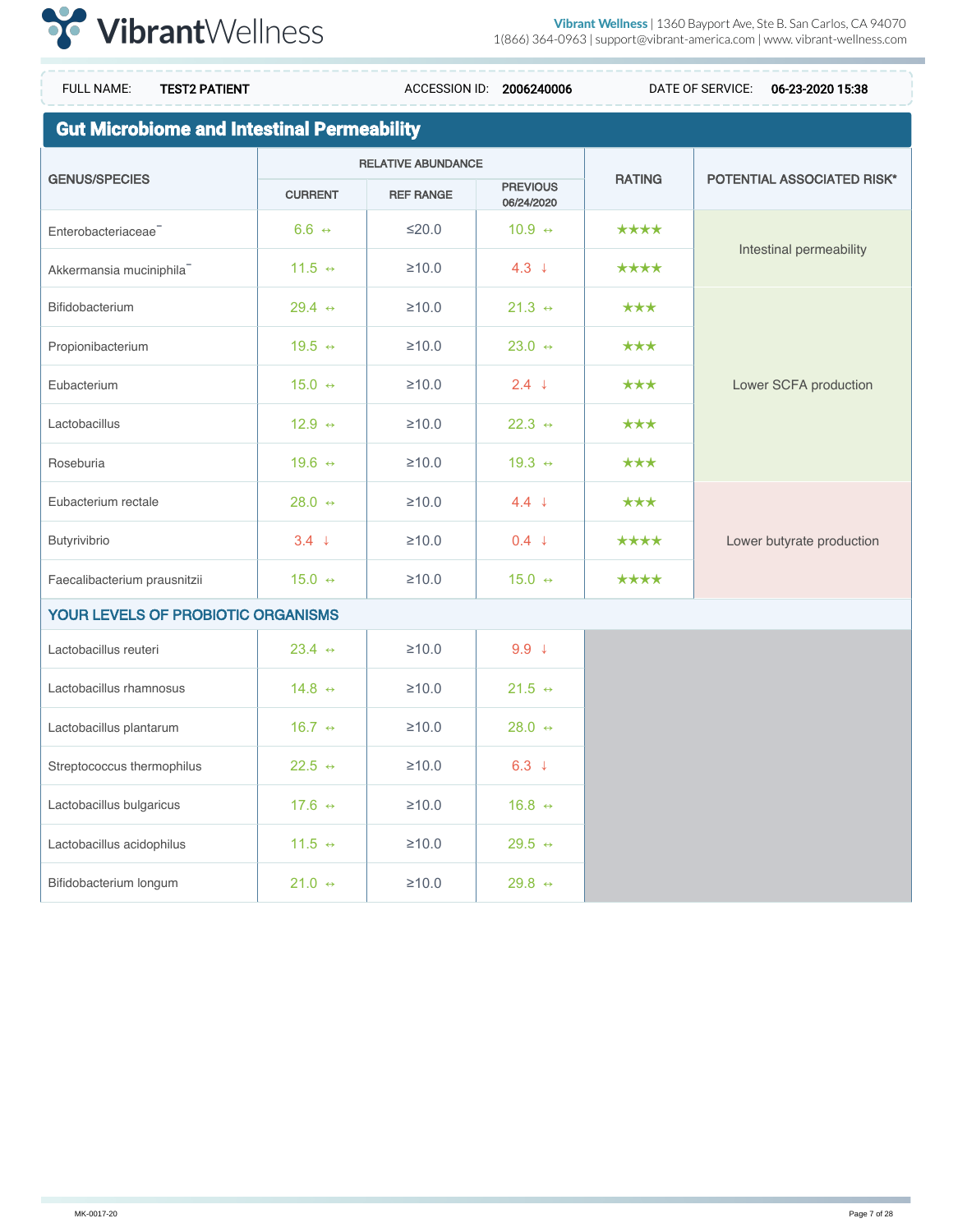

m.

| <b>FULL NAME:</b><br><b>TEST2 PATIENT</b>                                                                                                        |                        | ACCESSION ID: 2006240006<br>DATE OF SERVICE:<br>06-23-2020 15:38 |                               |                   |                                   |  |  |
|--------------------------------------------------------------------------------------------------------------------------------------------------|------------------------|------------------------------------------------------------------|-------------------------------|-------------------|-----------------------------------|--|--|
| <b>Gut Microbiome and SIBO</b>                                                                                                                   |                        |                                                                  |                               |                   |                                   |  |  |
| <b>GENUS/SPECIES</b>                                                                                                                             |                        | <b>RELATIVE ABUNDANCE</b>                                        |                               | <b>RATING</b>     | <b>POTENTIAL ASSOCIATED RISK*</b> |  |  |
|                                                                                                                                                  | <b>CURRENT</b>         | <b>REF RANGE</b>                                                 | <b>PREVIOUS</b><br>06/24/2020 |                   |                                   |  |  |
| Streptococcus species                                                                                                                            | 27.6 $†$               | $≤20.0$                                                          | 22.6 $†$                      | $\star\star\star$ |                                   |  |  |
| Escherichia coli <sup>-</sup>                                                                                                                    | $3.1 \leftrightarrow$  | $≤20.0$                                                          | $8.3 \leftrightarrow$         | ***               |                                   |  |  |
| Staphylococcus species                                                                                                                           | 15.2 $\leftrightarrow$ | $≤20.0$                                                          | 30.0 $†$                      | ***               |                                   |  |  |
| <b>Micrococcus</b>                                                                                                                               | 15.5 $\leftrightarrow$ | $\leq$ 20.0                                                      | 20.8 $†$                      | ***               |                                   |  |  |
| Acinetobacter <sup>-</sup>                                                                                                                       | 19.5 $\leftrightarrow$ | $≤20.0$                                                          | $4.2 \leftrightarrow$         | $\star\star\star$ |                                   |  |  |
| Bacteroides <sup>-</sup>                                                                                                                         | $5.2 \leftrightarrow$  | $≤20.0$                                                          | 19.9 $\leftrightarrow$        | ***               | SIBO syndrome                     |  |  |
| Clostridium                                                                                                                                      | 16.3 $\leftrightarrow$ | $\leq$ 20.0                                                      | 19.7 $\leftrightarrow$        | $\star\star\star$ |                                   |  |  |
| Peptostreptococcus                                                                                                                               | $3.9 \leftrightarrow$  | $≤20.0$                                                          | $3.5 \leftrightarrow$         | ***               |                                   |  |  |
| Enterococcus species                                                                                                                             | 20.7 $\uparrow$        | $\leq$ 20.0                                                      | 2.8 $\leftrightarrow$         | ***               |                                   |  |  |
| Methanobrevibacter smithii                                                                                                                       | 14.9 $\leftrightarrow$ | $\leq$ 20.0                                                      | $0.6 \leftrightarrow$         | ****              |                                   |  |  |
| YOUR LEVELS OF PROBIOTIC ORGANISMS                                                                                                               |                        |                                                                  |                               |                   |                                   |  |  |
| Lactobacillus casei                                                                                                                              | 24.5 $\leftrightarrow$ | $\geq 10.0$                                                      | 23.8 $\leftrightarrow$        |                   |                                   |  |  |
| Lactobacillus plantarum                                                                                                                          | 16.7 $\Leftrightarrow$ | $\geq 10.0$                                                      | 28.0 $\leftrightarrow$        |                   |                                   |  |  |
| Based on clinical literature, the following probiotics and supplements maybe beneficial                                                          |                        |                                                                  |                               |                   |                                   |  |  |
| Supplements: Berberine, Origanum vulgare, Wormwood oil, Lemon balm oil, Barberry root extract.                                                   |                        |                                                                  |                               |                   |                                   |  |  |
| Consider these supplements in relation to medical history and symptoms. Not all recommended supplements are appropriate in all individual cases. |                        |                                                                  |                               |                   |                                   |  |  |

Consult a knowledgeable healthcare provider before taking any supplemental nutrients or probiotics.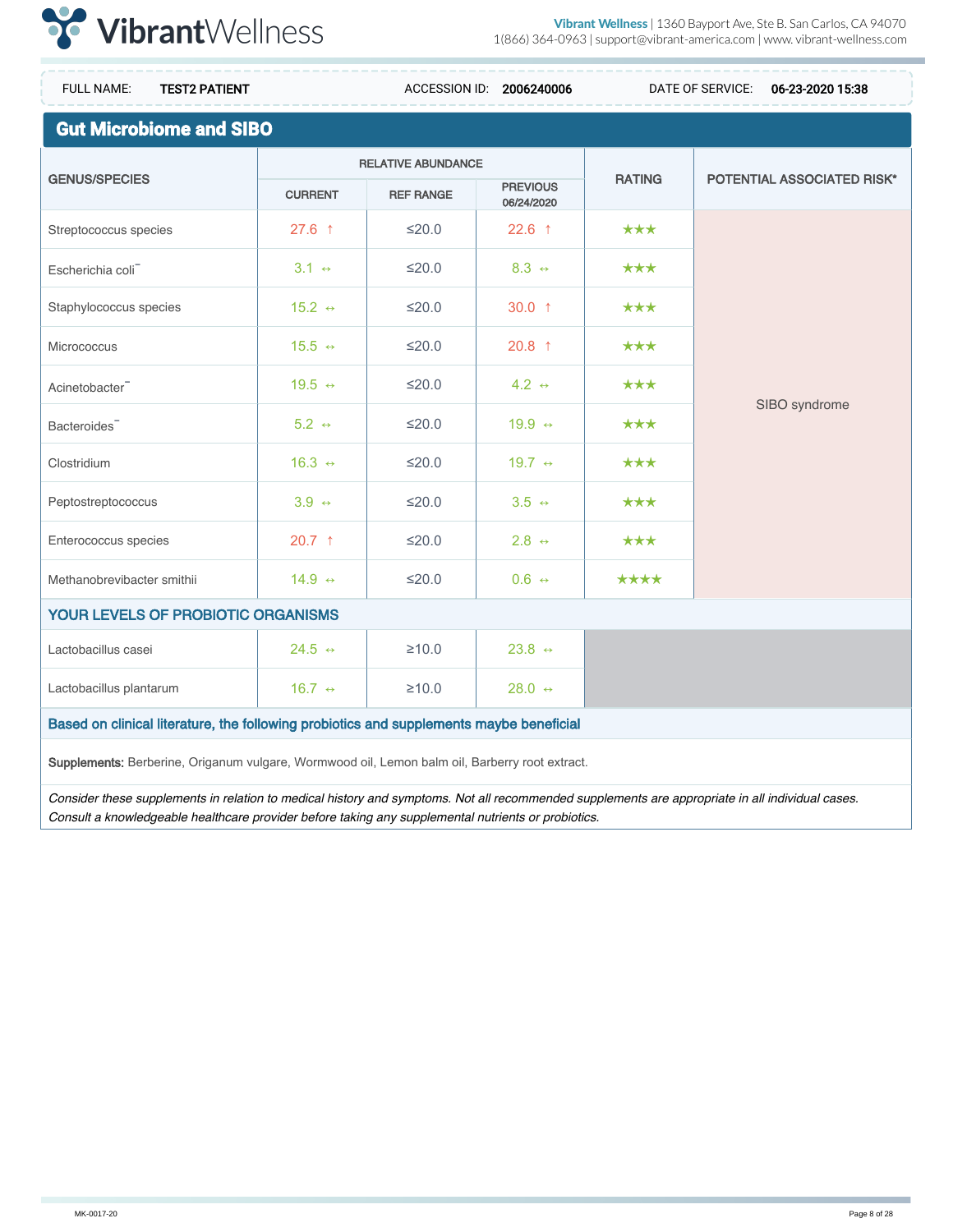

**Gut Microbiome and Cardiovascular Health** GENUS/SPECIES RELATIVE ABUNDANCE CURRENT REF RANGE PREVIOUS 06/24/2020 RATING | POTENTIAL ASSOCIATED RISK\* Collinsella 18.0 ↔  $\vert$  18.0 ↔  $\vert$  ≤20.0  $\vert$  13.0 ↔  $\star\star\star\star$   $\star$  Atherosclerosis Lactobacillus ruminis  $14.0 \leftrightarrow 14.0 \leftrightarrow 520.0$   $4.6 \leftrightarrow 14.6 \leftrightarrow 14.6 \leftrightarrow 14.6 \leftrightarrow 14.6 \leftrightarrow 14.6 \leftrightarrow 14.6 \leftrightarrow 14.6 \leftrightarrow 14.6 \leftrightarrow 14.6 \leftrightarrow 14.6 \leftrightarrow 14.6 \leftrightarrow 14.6 \leftrightarrow 14.6 \leftrightarrow 14.6 \leftrightarrow 14.6 \leftrightarrow 14.6 \leftrightarrow 14.6 \leftrightarrow 14.6 \leftrightarrow 14.6 \leftrightarrow 14.6 \leftrightarrow 14.6 \leftrightarrow 14.6 \leftrightarrow 14.6 \leftrightarrow 14.6 \leftrightarrow 14$ Atopobium 26.1 ↑ ≤20.0 16.7 ↔ ★★★★ Stroke Lactobacillus sakei 26.5 ↔ ≥10.0 16.7 ↔ ★★★★ Escherichia coli⁻ 3.1 ↔ ≤20.0 8.3 ↔ ★★★★★ Cardiovascular disease Enterobacter aerogenes  $\begin{vmatrix} 11.0 & \leftrightarrow & \end{vmatrix}$   $\leq 20.0$   $\begin{vmatrix} 1.8 & \leftrightarrow & \end{vmatrix}$   $\star \star \star \star \star$ Streptococcus species 27.6 ↑  $\leq 20.0$  22.6 ↑  $\star \star \star \star \star$ Solobacterium moorei 2.1 ↔  $\leq 20.0$  7.1 ↔ ★★★★★ Atopobium parvulum 0.4 ↔ ≤20.0 19.7 ↔ ★★★★★ Roseburia intestinalis 6.4 ↓ ≥10.0 26.1 ↔ ★★★★★ Faecalibacterium prausnitzii  $\vert$  17.5 ↔  $\vert$  210.0  $\vert$  26.5 ↔  $\star \star \star \star \star$ Prevotella copri  $\begin{vmatrix} 17.1 & \leftrightarrow & 210.0 & 15.3 & \leftrightarrow & \star \star \star \star \star \end{vmatrix}$   $\star \star \star \star \star$ Alloprevotella⁻ 25.3 ↔ ≥10.0 16.6 ↔ ★★★★★ Catenibacterium 16.7 ↔  $\geq 10.0$  22.6 ↔ ★★★★★ Tyzzerella 15.6 ↔ ≤20.0 15.5 ↔ ★★★★★ Tyzzerella 4 4.1 ↔ ≤20.0 7.6 ↔ ★★★★★ YOUR LEVELS OF PROBIOTIC ORGANISMS Lactobacillus plantarum  $16.7 \leftrightarrow 16.7 \leftrightarrow 210.0$  28.0 ↔ Streptococcus thermophilus  $22.5 \leftrightarrow$  22.5  $\leftrightarrow$  210.0 6.3 ↓ FULL NAME: TEST2 PATIENT CHECKSION ID: 2006240006 DATE OF SERVICE: 06-23-2020 15:38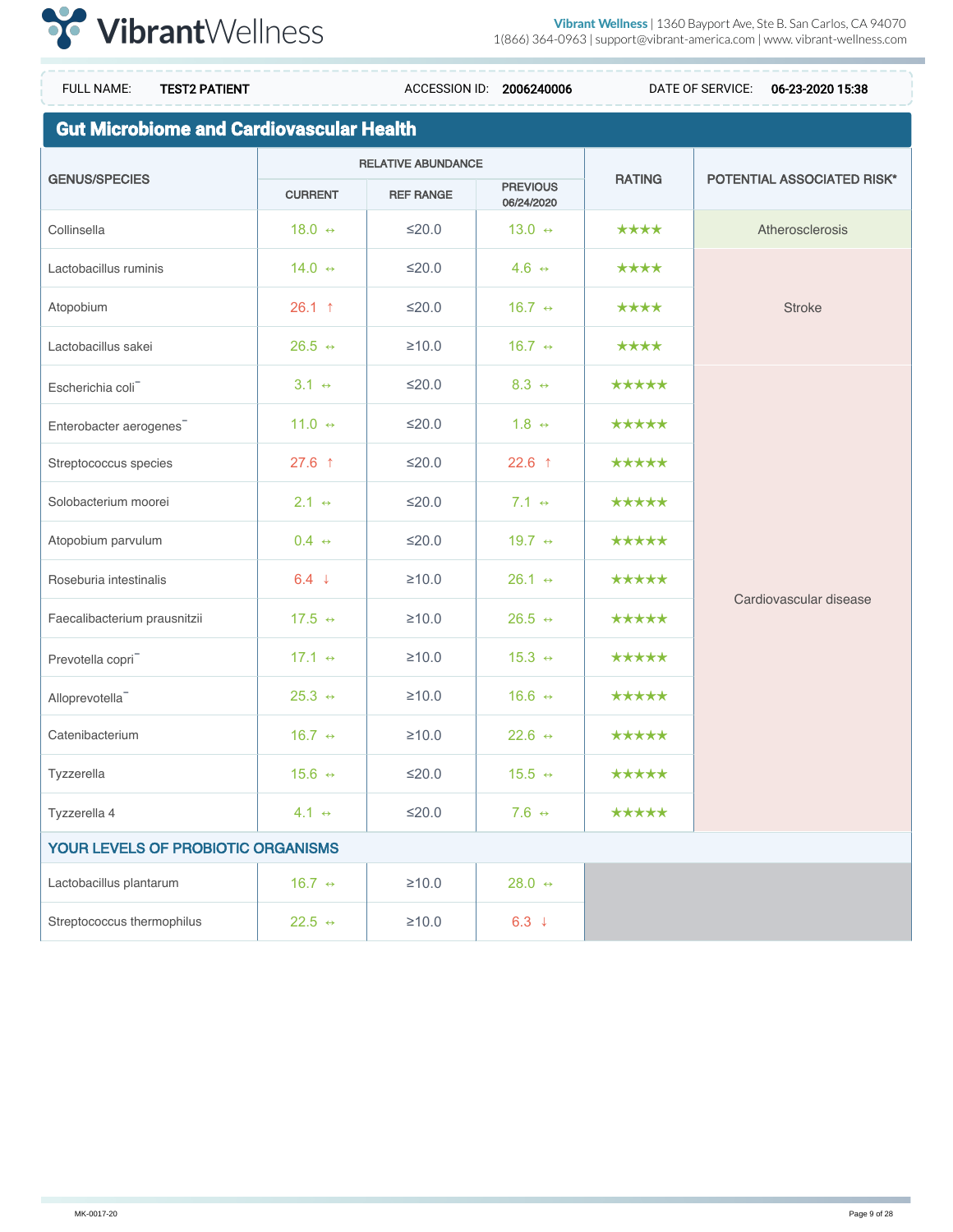

**Gut Bacteria and Autoimmune Health** GENUS/SPECIES RELATIVE ABUNDANCE CURRENT REF RANGE PREVIOUS 06/24/2020 RATING | POTENTIAL ASSOCIATED RISK\* Porphyromonas gingivalis **Fig.er**  $\begin{vmatrix} 5.0 & \leftrightarrow & \end{vmatrix}$   $\leq 20.0$  4.4  $\leftrightarrow$  **+**  $\star\star$  Rheumatoid arthritis Lactobacillus 12.9 ↔ ≥10.0 22.3 ↔ ★★★★ Celiac disease Bifidobacterium 29.4 ↔ ≥10.0 21.3 ↔ ★★★★ Enterobacteriaceae⁻ 6.6 ↔ ≤20.0 10.9 ↔ ★★★ Staphylococcaceae 22.9 ↑  $\leq 20.0$  11.8 ↔  $\star \star \star$ Staphylococcus epidermidis  $14.3 \leftrightarrow$   $\leq 20.0$   $3.2 \leftrightarrow$   $\star \star \star$ Staphylococcus pasteuri  $\begin{vmatrix} 13.9 & \rightarrow & \end{vmatrix}$  ≤20.0  $\begin{vmatrix} 23.3 & 1 & \end{vmatrix}$  \*\*\* Coprococcus  $\vert$  11.0 ↔  $\vert$  210.0  $\vert$  0.3 ↓  $\vert$   $\star\star\star$ Akkermansia muciniphila⁻ 10.8 ↔ ≥10.0 5.0 ↓ ★★★ Psoriatic arthritis Pseudobutyrivibrio⁻ 21.4 ↔ ≥10.0 10.5 ↔ ★★★ FULL NAME: TEST2 PATIENT CHECKSION ID: 2006240006 DATE OF SERVICE: 06-23-2020 15:38

#### YOUR LEVELS OF PROBIOTIC ORGANISMS

| Lactobacillus acidophilus | 11.5 $\leftrightarrow$ | $\geq 10.0$ | 29.5 $\leftrightarrow$ |
|---------------------------|------------------------|-------------|------------------------|
| Lactobacillus casei       | 24.5 $\leftrightarrow$ | $\geq 10.0$ | 23.8 $\leftrightarrow$ |
| Bifidobacterium bifidum   | 12.7 $\leftrightarrow$ | $\geq 10.0$ | 29.2 $\leftrightarrow$ |

Proteus mirabilis **Froteus mirabilitis, Ankylosing**  $\star\star$  Rheumatoid arthritis, Ankylosing

Enterococcus gallinarum  $\begin{vmatrix} 18.7 & \rightarrow & \end{vmatrix}$  ≤20.0 24.1 ↑  $\star \star \star \star \star$  Autoimmunity

Clostridia clusters IV 25.0 ↔ ≥10.0 22.2 ↔ ★★★★★ Inflammation, Allergy

Clostridia clusters XIVa  $22.5 \leftrightarrow 210.0$   $22.8 \leftrightarrow 34.4$ 

Clostridia clusters XVIII 23.1 ↔ ≥10.0 26.0 ↔ ★★★★★

spondylitis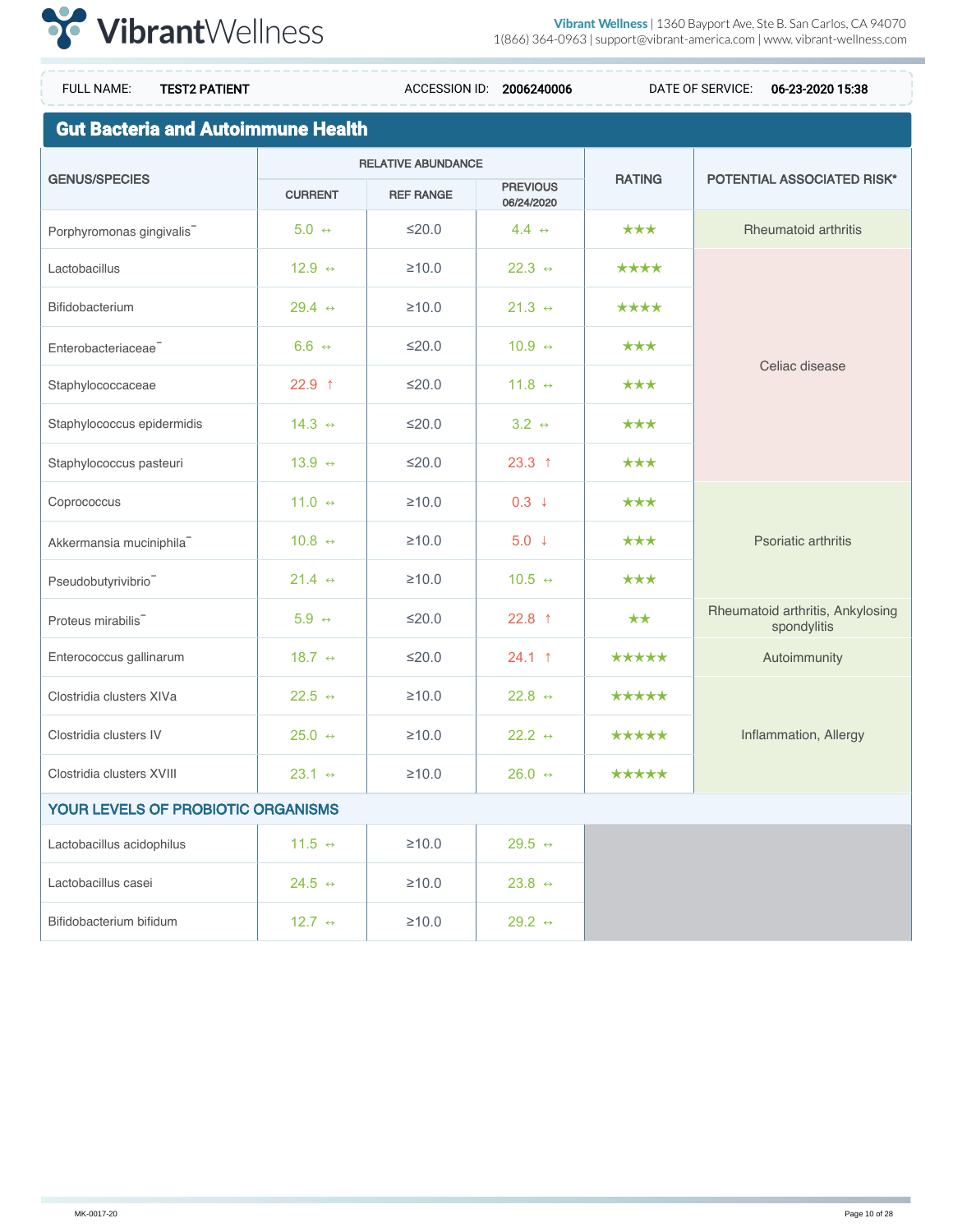

**Gut Microbiome and Metabolic Health** GENUS/SPECIES RELATIVE ABUNDANCE CURRENT REF RANGE PREVIOUS 06/24/2020 RATING | POTENTIAL ASSOCIATED RISK\* Oscillospira¯ | 29.3 ↑ | ≤20.0 | 23.4 ↑ | <del>★★★★★</del> Low BMI, Metabolic health Christensenella minuta  $7.5 \leftrightarrow$   $\leq 20.0$  8.8 ↔ ★★★★★ Bacteroides caccae⁻ 13.0 ↔ ≤20.0 1.6 ↔ ★★★★★ Diabetes, Metabolic health Clostridium hathewayi 29.2 ↑  $\leq 20.0$  3.6 ↔  $\star \star \star \star \star$ Clostridium ramosum 16.3 ↔ ≤20.0 0.7 ↔ ★★★★★ Clostridium symbiosum⁻ 25.1 ↑ ≤20.0 4.0 ↔ ★★★★★ Eggerthella lenta 5.9 ↔ ≤20.0 7.0 ↔ ★★★★★ Escherichia coli⁻ 3.1 ↔ ≤20.0 8.3 ↔ ★★★★★ Bifidobacterium animalis  $\vert$  10.3 ↔  $\vert$  ≥10.0  $\vert$  7.7 ↓  $\vert$  ★★★★ Blautia hydrogenotorophica  $\begin{vmatrix} 0.1 & \rightarrow & \end{vmatrix}$   $\leq 20.0$   $\begin{vmatrix} 20.4 & \uparrow & \end{vmatrix}$   $\star \star$  Obesity, Metabolic health Ruminococcus obeum  $14.1 \leftrightarrow$   $\leq 20.0$  11.0  $\leftrightarrow$   $\star \star$ Akkermansia muciniphila⁻ 11.5 ↔ ≥10.0 4.3 ↓ ★★★★★ Obesity, Diabetes, Metabolic health Methanobrevibacter smithii  $14.9 \leftrightarrow 420.0 \qquad 0.6 \leftrightarrow 4 \star 10.8$ , Obesity, Metabolic health Bifidobacterium adolescentis  $15.7 \leftrightarrow 210.0$   $29.5 \leftrightarrow 29.5 \leftrightarrow 0.0$  Digestive insufficiency, Metabolic health YOUR LEVELS OF PROBIOTIC ORGANISMS Lactobacillus paracasei 6.8 ↓ 8.8 ↓ 210.0 6.8 ↓ Lactobacillus rhamnosus  $14.8 \leftrightarrow 210.0$  21.5  $\leftrightarrow$ Lactobacillus acidophilus  $11.5 \leftrightarrow 210.0$  29.5  $\leftrightarrow$ Lactobacillus casei  $24.5 \leftrightarrow 24.5 \leftrightarrow 210.0$  23.8  $\leftrightarrow$ Bifidobacterium animalis  $10.3 \leftrightarrow 210.0$  7.7 ↓ Based on clinical literature, the following probiotics and supplements maybe beneficial FULL NAME: TEST2 PATIENT **ACCESSION ID: 2006240006** DATE OF SERVICE: 06-23-2020 15:38

Probiotics: Lactobacillus paracasei.

Consider these supplements in relation to medical history and symptoms. Not all recommended supplements are appropriate in all individual cases. Consult a knowledgeable healthcare provider before taking any supplemental nutrients or probiotics.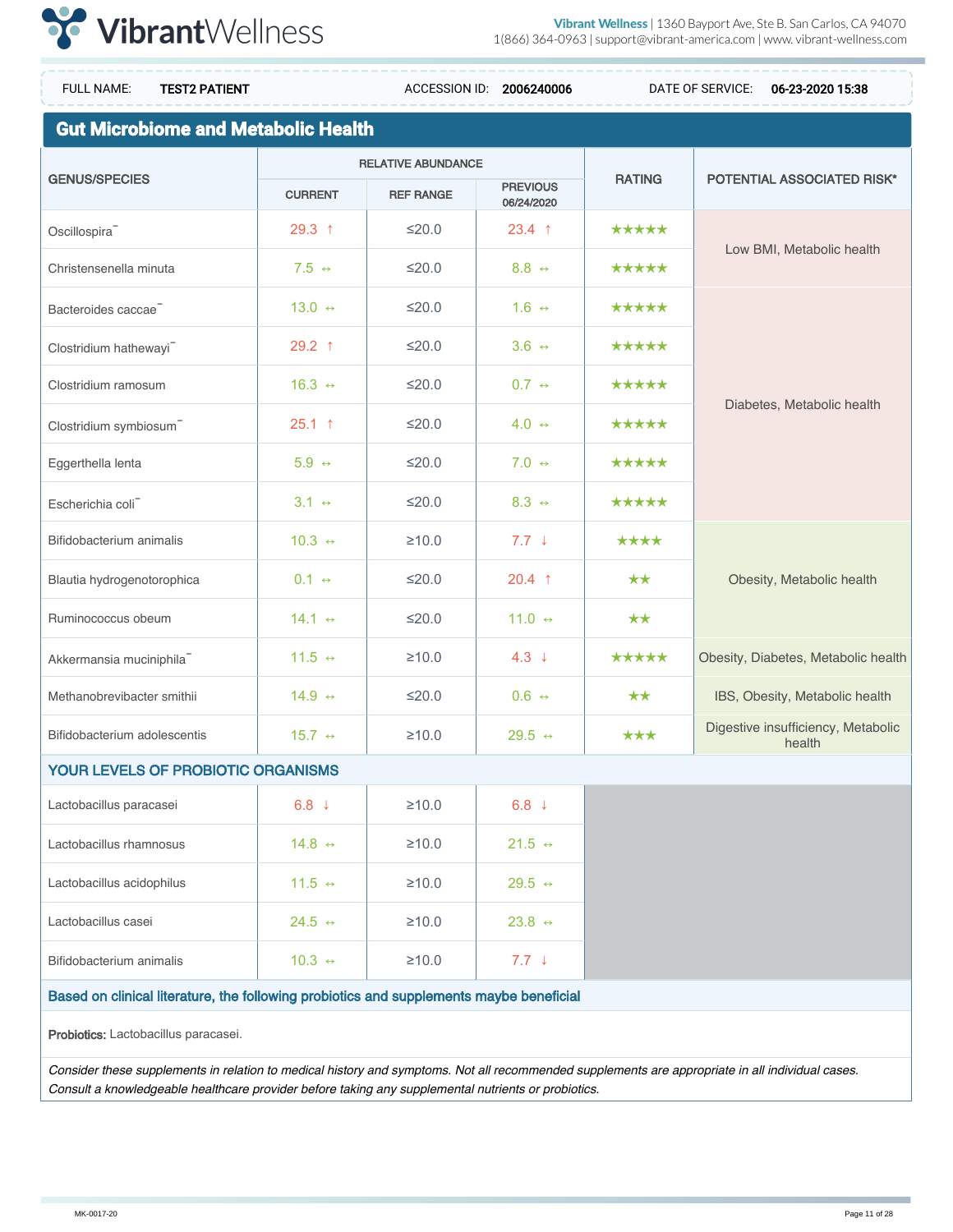

**Gut Microbiome and Nutrition** GENUS/SPECIES RELATIVE ABUNDANCE CURRENT REF RANGE PREVIOUS 06/24/2020 RATING | POTENTIAL ASSOCIATED RISK\* Bifidobacterium 29.4 ↔ ≥10.0 21.3 ↔ ★★★★ Lower prodution of folate, Lower production of vitamin K, Lower production of riboflavin (vitamin B2), Lower production of cobalamin (vitamin B12) Lactobacillus 12.9 ↔ ≥10.0 22.3 ↔ ★★★★ Bacillus subtilis  $27.4 \leftrightarrow$   $\geq 10.0$   $\uparrow$  15.3 ↔  $\star \star \star \star$ Propionibacterium freudenreichii  $\vert$  5.0 ↓  $\vert$  ≥10.0  $\vert$  22.5 ↔  $\star \star \star \star$ Bifidobacterium animalis subspecies lactis  $24.5 \leftrightarrow$   $\geq 10.0$   $27.4 \leftrightarrow$   $\rightarrow \star \star$ Oxalate degradation affected Lactobacillus animalis  $\vert$  13.2 ↔  $\vert$  210.0  $\vert$  10.4 ↔  $\star \star$ Ruminococcus bromii  $25.7 \leftrightarrow$  210.0  $28.1 \leftrightarrow$  ★★★★ Digestive insufficiency Eubacterium rectale  $28.0 \leftrightarrow$   $\geq 10.0$  4.4  $\downarrow$   $\star \star \star \star$ Roseburia 19.6 ↔ ≥10.0 19.3 ↔ ★★★★ Eubacterium rectale 28.0 ↔ ≥10.0 4.4 ↓ ★★★★ Lower butyrate production Bifidobacterium 29.4 ↔ ≥10.0 21.3 ↔ ★★★★ YOUR LEVELS OF PROBIOTIC ORGANISMS Lactobacillus animalis  $13.2 \leftrightarrow 210.0$  10.4  $\leftrightarrow$ Bifidobacterium animalis 10.3 ↔ ≥10.0 7.7 ↓ FULL NAME: TEST2 PATIENT **ACCESSION ID: 2006240006** DATE OF SERVICE: 06-23-2020 15:38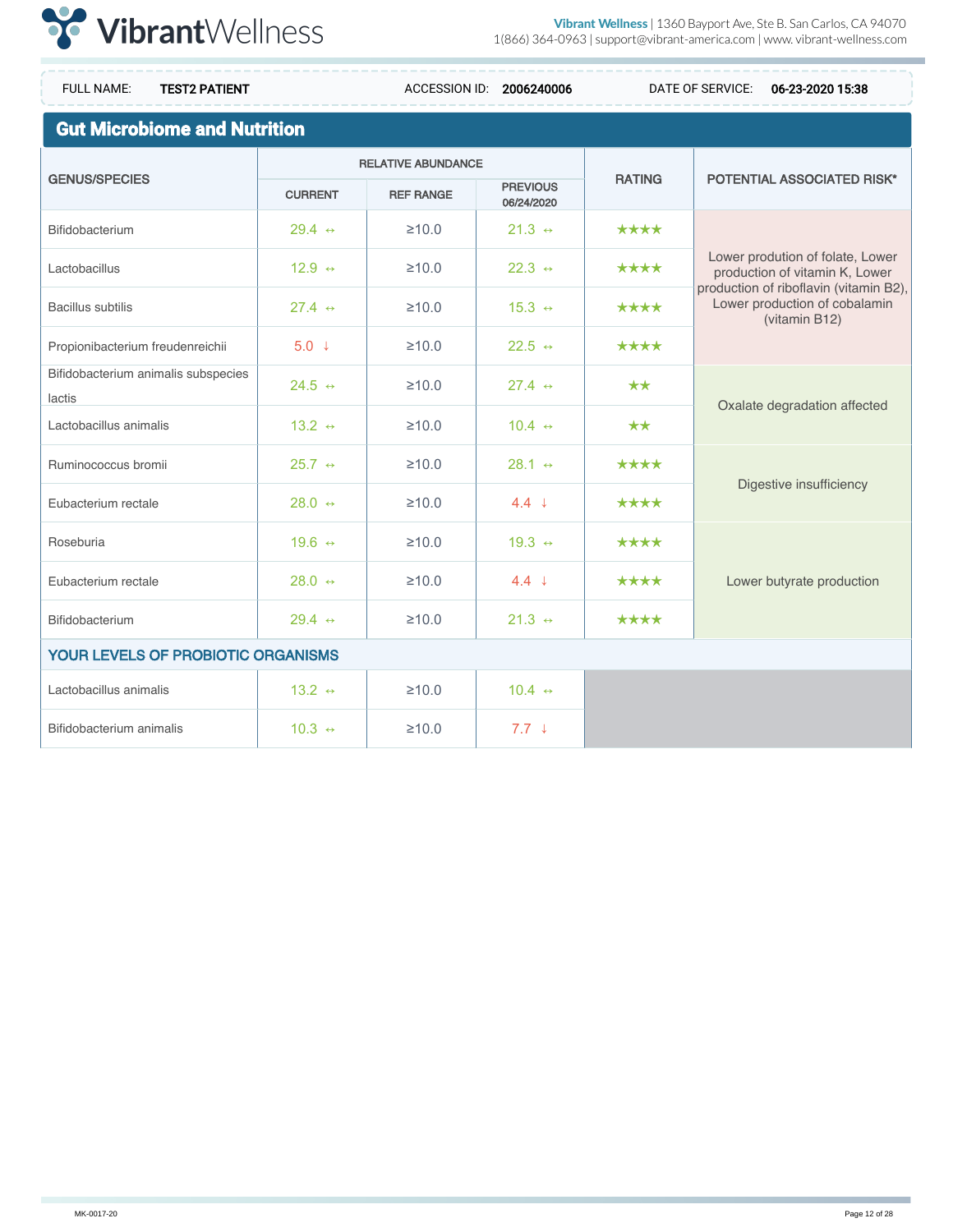

**Gut Microbiome and Neurological Health** GENUS/SPECIES RELATIVE ABUNDANCE CURRENT REF RANGE PREVIOUS 06/24/2020 RATING | POTENTIAL ASSOCIATED RISK\* Lactobacillaceae 17.8 ↔  $\leq 20.0$  29.6 ↑  $\star \star \star \star$ Parkinson's disease Bradyrhizobiaceae⁻ 9.5 ↔ ≤20.0 8.5 ↔ ★★★★ Clotridiales Incertae Sedis IV 27.4 ↑ ≤20.0 24.6 ↑ ★★★★ Enterobacteriaceae⁻ 6.6 ↔ ≤20.0 10.9 ↔ ★★★★ Desulfovibrio⁻ 22.2 ↑ ≤20.0 28.6 ↑ ★★★★ Autism Bacteroides vulgatus **becaus a** 26.7 ↑ S20.0 16.9 ↔ ★★★★ Bifidobacterium 29.4 ↔  $\geq 20.0$  21.3 ↔ ★★★★ Prevotella⁻ 6.9 ↓ ≥10.0 20.4 ↔ ★★★★ Coprococcus  $11.0 \leftrightarrow$   $\geq 10.0$  0.3 ↓  $\star \star \star \star$ Veillonellaceae⁻ 23.2 ↔ ≥10.0 22.6 ↔ ★★★★ Bacteroidales **b** 3.3 ↔  $\leq 20.0$  10.3 ↔  $\star \star \star$ Depression Lachnospiraceae 28.0 ↔  $\rightarrow$  28.0 ↔  $\rightarrow$  210.0  $\rightarrow$  10.5 ↔  $\rightarrow$   $\star\star\star$ Methanobrevibacter 22.6 ↑ ≤20.0 14.9 ↔ ★★★ Multiple sclerosis Butyricimonas **18.8** →  $\left| \begin{array}{ccc} 18.8 & \leftarrow & \left| & 20.0 & \right| & 29.4 & \leftarrow & \right| & \star \star \star \end{array} \right|$ Pseudomonas 9.6 ↔ ≤20.0 9.6 ↔ ★★★ Mycoplana¯  $\begin{array}{|c|c|c|c|c|}\n\hline\n8.0 & \leftrightarrow & \quad \text{S.0} & \rightarrow & \quad \text{S.5} & \leftrightarrow & \quad \text{S.5} & \rightarrow \quad \text{S.6} & \rightarrow & \quad \text{S.7} & \rightarrow & \quad \text{S.8} & \rightarrow & \quad \text{S.7} & \rightarrow & \quad \text{S.8} & \rightarrow & \quad \text{S.9} & \rightarrow & \quad \text{S.1} & \rightarrow & \quad \text{S.2} & \rightarrow & \quad \text{S.3} & \rightarrow & \quad \text{S.4} & \rightarrow & \quad \text{S.5} & \rightarrow$ Haemophilus  $\begin{array}{|c|c|c|c|c|c|}\n\hline\n&6.4 & \leftrightarrow & \leq\hline\n20.0 & & 4.7 & \leftrightarrow & \star\star\star\end{array}$ Blautia 16.3 ↔ ≤20.0 13.3 ↔ ★★★ Dorea 11.7 ↔  $\vert$  ≤20.0  $\vert$  5.0 ↔  $\star\star\star$ Bifidobacterium 29.4 ↔  $\rightarrow$  20.0 21.3 ↔ ★★★ Alzheimer's disease. Bacteroides **bacteroides b**  $\rightarrow$  5.2 ↔  $\rightarrow$   $\rightarrow$  5.2 ↔  $\rightarrow$  5.2 ↔  $\rightarrow$  5.2 ↔  $\rightarrow$  5.2 ↔  $\rightarrow$  5.2 ↔  $\rightarrow$  5.2 ↔  $\rightarrow$  5.2 ↔  $\rightarrow$  5.2 ↔  $\rightarrow$  5.2 ↔  $\rightarrow$  5.2 ↔  $\rightarrow$  5.2 ↔  $\rightarrow$  5.2 ↔  $\rightarrow$  5.2 ↔  $\rightarrow$  5.2 ↔  $\rightarrow$  5.2 ↔ 5.2 ↔ 5.2 YOUR LEVELS OF PROBIOTIC ORGANISMS Lactobacillus acidophilus  $11.5 \leftrightarrow 210.0$  29.5  $\leftrightarrow$ Lactobacillus casei  $24.5 \leftrightarrow$   $\geq 10.0$   $23.8 \leftrightarrow$ Lactobacillus fermentum  $29.9 \leftrightarrow 210.0$  17.6  $\leftrightarrow$ FULL NAME: TEST2 PATIENT CHECKSION ID: 2006240006 DATE OF SERVICE: 06-23-2020 15:38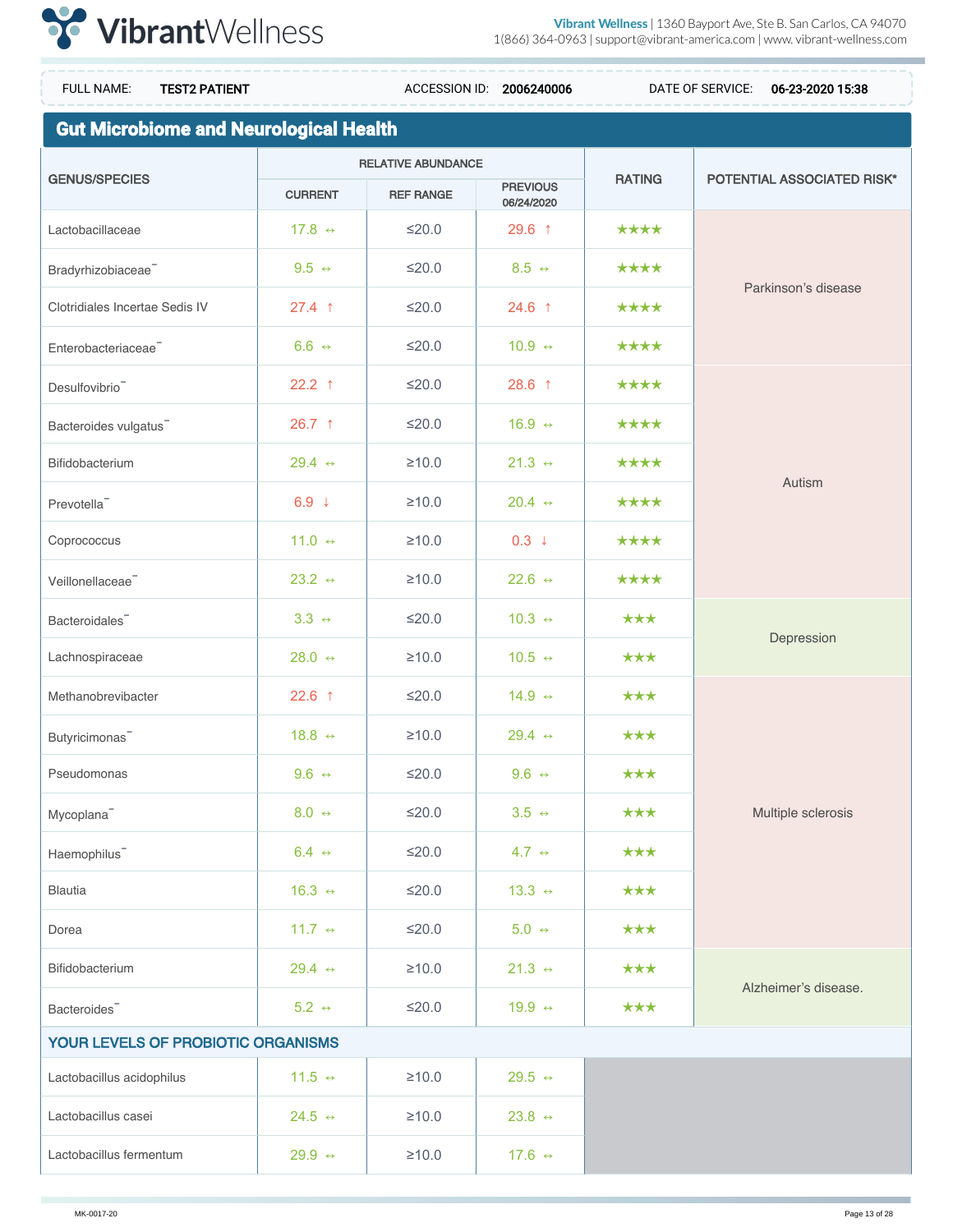

| <b>FULL NAME:</b><br><b>TEST2 PATIENT</b>                                                            |                        | ACCESSION ID: | 2006240006             | DATE OF SERVICE: | 06-23-2020 15:38 |
|------------------------------------------------------------------------------------------------------|------------------------|---------------|------------------------|------------------|------------------|
| Bifidobacterium bifidum                                                                              | 12.7 $\leftrightarrow$ | $\geq 10.0$   | 29.2 $\leftrightarrow$ |                  |                  |
| Lactobacillus brevis                                                                                 | 11.8 $\leftrightarrow$ | $\geq 10.0$   | 22.5 $\leftrightarrow$ |                  |                  |
| Bifidobacterium dentium                                                                              | 22.6 $\leftrightarrow$ | $\geq 10.0$   | 24.8 $\leftrightarrow$ |                  |                  |
| Streptococcus thermophilus                                                                           | 22.5 $\leftrightarrow$ | $\geq 10.0$   | $6.3 \downarrow$       |                  |                  |
| Lactobacillus bulgaricus                                                                             | 17.6 $\leftrightarrow$ | $\geq 10.0$   | 16.8 $\leftrightarrow$ |                  |                  |
| Streptococcus                                                                                        | 25.8 $\leftrightarrow$ | $\geq 10.0$   | 13.7 $\leftrightarrow$ |                  |                  |
| Based on clinical literature, the following probiotics and supplements maybe beneficial              |                        |               |                        |                  |                  |
| <b>Supplements:</b> glycine, Pantothenic Acid, riboflavin, vitamin B6, folate, vitamin B12, betaine. |                        |               |                        |                  |                  |

Consider these supplements in relation to medical history and symptoms. Not all recommended supplements are appropriate in all individual cases. Consult a knowledgeable healthcare provider before taking any supplemental nutrients or probiotics.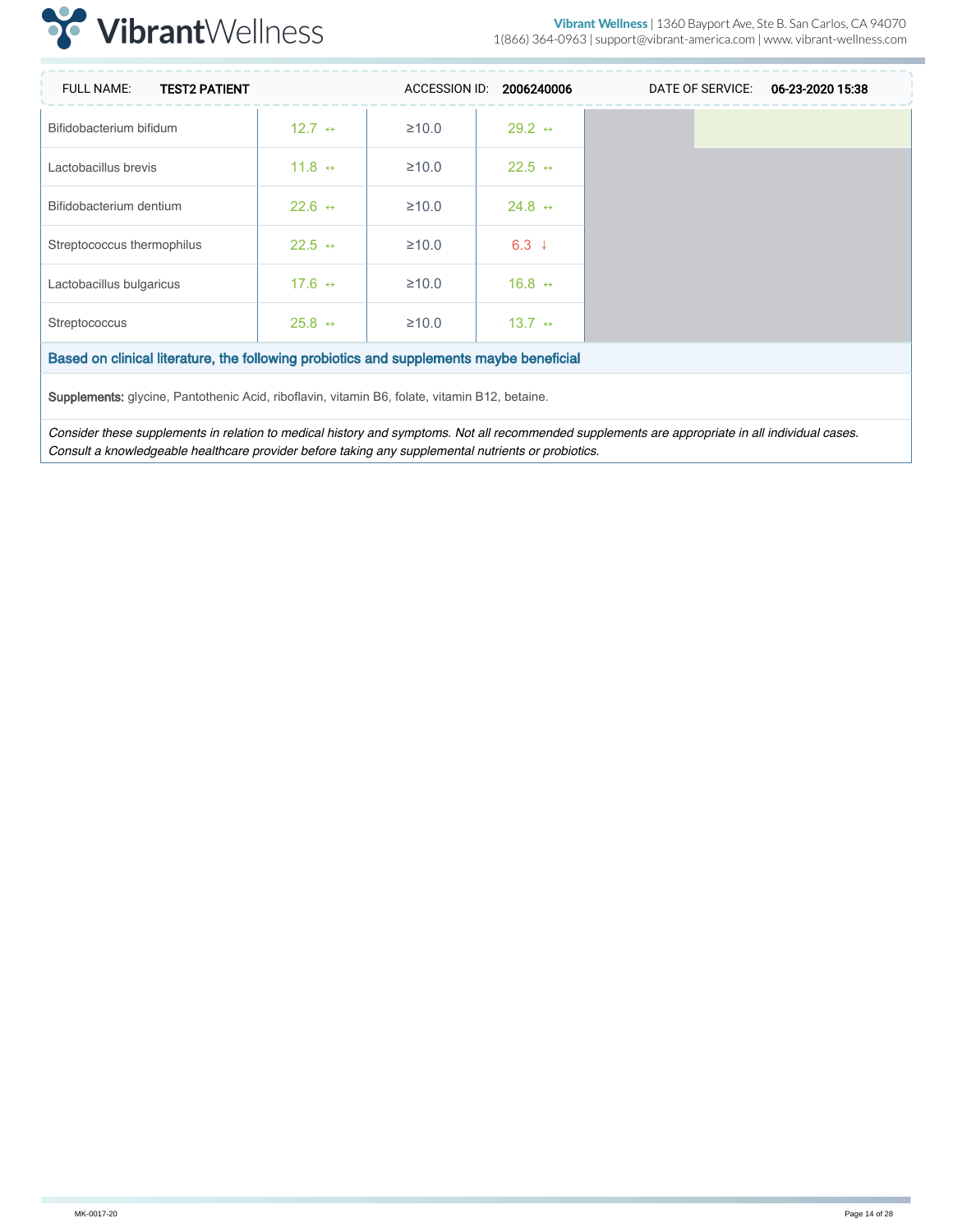

**Gut Microbiome and Liver Health** GENUS/SPECIES RELATIVE ABUNDANCE CURRENT REF RANGE PREVIOUS 06/24/2020 RATING | POTENTIAL ASSOCIATED RISK\* Lactococcus 14.6 ↔ ≥10.0 25.2 ↔ ★★ Alcohol-associated dysbiosis Pediococcus  $\vert$  27.7 ↔  $\vert$  ≥10.0  $\vert$  14.6 ↔  $\star\star$ Lactobacillus 12.9 ↔ ≥10.0 22.3 ↔ ★★ Leuconostoc  $\vert$  1.1 ↓  $\vert$  ≥10.0  $\vert$  14.2 ↔  $\star\star$ Veillonella⁻ 4.8 ↔ ≤20.0 9.9 ↔ ★★★★★ Streptococcus species 27.6 ↑ | ≤20.0 | 27.6 ↑ | ★★★★★ | Liver cirrhosis Clostridium 16.3 ↔ ≤20.0 19.7 ↔ ★★★★★ Lachnospiraceae 28.0 ↔  $\rightarrow$  28.0 ↔  $\rightarrow$  210.0  $\rightarrow$  10.5 ↔  $\rightarrow$   $\star\star\star$ Alcohol-related liver cirrhosis Ruminococcaceae 14.7 ↔  $\geq 10.0$  0.2 ↓  $\star \star \star$ Clostridiales Family XIV Incertae Sedis 12.2 ↔  $\geq 10.0$  15.1 ↔  $\star \star \star$ Enterobacteriaceae⁻ 6.6 ↔ ≤20.0 10.9 ↔ ★★★ Escherichia coli⁻ 3.1 ↔ ≤20.0 8.3 ↔ ★★★ Streptococci  $14.2 \leftrightarrow 14.2 \leftrightarrow 520.0$   $6.2 \leftrightarrow 1$ Enterobacteria⁻ 9.5 ↔ ≤20.0 28.2 ↑ ★★★ Alcoholic hepatitis Faecalibacterium prausnitzii  $17.5 \leftrightarrow$  210.0  $26.5 \leftrightarrow$   $\star \star \star$ Ruminococcus  $17.6 \leftrightarrow 15.1 \leftrightarrow + \star + \star + \star$ Nonalcoholic steatohepatitis Prevotella⁻ 6.9 ↓ ≥10.0 20.4 ↔ ★★★★ Enterococcus  $\vert$  2.6 ↔  $\vert$  ≤20.0  $\vert$  12.1 ↔  $\star \star \star \star$ Primary sclerosing cholangitis Fusobacterium⁻ 2.3 ↔ ≤20.0 7.4 ↔ ★★★★ Streptococcus species 27.6 ↑ ≤20.0 22.6 ↑ ★★★★ Veillonella⁻ 4.8 ↔ ≤20.0 9.9 ↔ ★★★★ YOUR LEVELS OF PROBIOTIC ORGANISMS Lactobacillus rhamnosus GG  $\vert$  29.1 ↔  $\vert$  210.0 10.2 ↔ Lactobacillus  $\vert$  12.9 ↔  $\vert$  210.0  $\vert$  22.3 ↔ Bifidobacterium 29.4 ↔  $\geq 10.0$  21.3 ↔ FULL NAME: TEST2 PATIENT CHECKSION ID: 2006240006 DATE OF SERVICE: 06-23-2020 15:38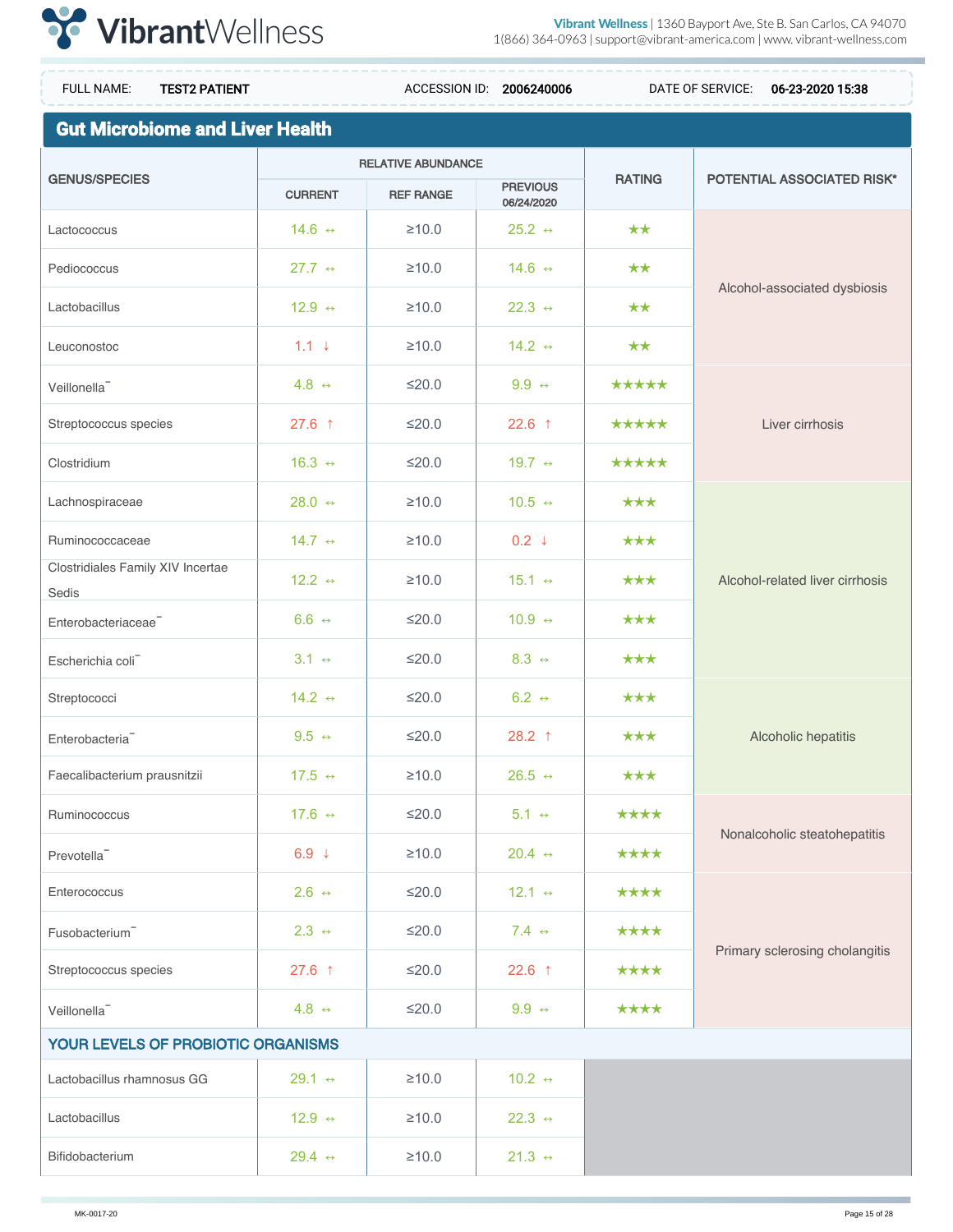

| <b>FULL NAME:</b><br><b>TEST2 PATIENT</b>                                               |                        |                           | ACCESSION ID: 2006240006      |               | DATE OF SERVICE:<br>06-23-2020 15:38 |
|-----------------------------------------------------------------------------------------|------------------------|---------------------------|-------------------------------|---------------|--------------------------------------|
| <b>Gut Microbiome and IBD</b>                                                           |                        |                           |                               |               |                                      |
| <b>GENUS/SPECIES</b>                                                                    |                        | <b>RELATIVE ABUNDANCE</b> |                               | <b>RATING</b> | <b>POTENTIAL ASSOCIATED RISK*</b>    |
|                                                                                         | <b>CURRENT</b>         | <b>REF RANGE</b>          | <b>PREVIOUS</b><br>06/24/2020 |               |                                      |
| Roseburia                                                                               | 19.6 $\leftrightarrow$ | $\geq 10.0$               | 19.3 $\leftrightarrow$        | *****         |                                      |
| Phascolarctobacterim <sup>-</sup>                                                       | 17.1 $\leftrightarrow$ | $≤20.0$                   | $0.3 \leftrightarrow$         | *****         |                                      |
| Clostridium                                                                             | 16.3 $\leftrightarrow$ | $\leq$ 20.0               | 19.7 $\leftrightarrow$        | *****         |                                      |
| Ruminococcaceae                                                                         | 14.7 $\leftrightarrow$ | $\geq 10.0$               | $0.2 \downarrow$              | *****         | <b>IBD</b>                           |
| Faecalibacterium                                                                        | 12.8 $\leftrightarrow$ | ≥10.0                     | 17.8 $\leftrightarrow$        | *****         |                                      |
| Desulfovibrio piger <sup>-</sup>                                                        | 20.5 $\uparrow$        | $\leq$ 20.0               | 18.4 $\leftrightarrow$        | *****         |                                      |
| Faecalibacterium prausnitzii                                                            | 17.5 $\Leftrightarrow$ | $\geq 10.0$               | 26.5 $\leftrightarrow$        | ***           |                                      |
| Akkermansia muciniphila <sup>-</sup>                                                    | 11.5 $\Leftrightarrow$ | ≥10.0                     | $4.3 \downarrow$              | ***           |                                      |
| Dialister invisus <sup>-</sup>                                                          | 17.8 $\leftrightarrow$ | $\geq 10.0$               | 29.2 $\leftrightarrow$        | ****          |                                      |
| Faecalibacterium prausnitzii                                                            | 17.5 $\leftrightarrow$ | ≥10.0                     | 26.5 $\leftrightarrow$        | ****          |                                      |
| Bifidobacterium adolescentis                                                            | 15.7 $\leftrightarrow$ | ≥10.0                     | 29.5 $\leftrightarrow$        | ****          | Crohn's disease                      |
| Ruminococcus gnavus                                                                     | 2.0 $\leftrightarrow$  | $≤20.0$                   | 4.2 $\leftrightarrow$         | ****          |                                      |
| Enterococcus                                                                            | $2.6 \leftrightarrow$  | $\leq$ 20.0               | 12.1 $\leftrightarrow$        | $\star\star$  |                                      |
| Veillonella <sup>-</sup>                                                                | 4.8 $\leftrightarrow$  | $≤20.0$                   | 9.9 $\leftrightarrow$         | $\star\star$  |                                      |
| YOUR LEVELS OF PROBIOTIC ORGANISMS                                                      |                        |                           |                               |               |                                      |
| Saccharomyces boulardii                                                                 | 8.6 $\downarrow$       | $\geq 10.0$               | 16.6 $\leftrightarrow$        |               |                                      |
| Lactobacillus reuteri                                                                   | 23.4 $\leftrightarrow$ | $\geq 10.0$               | $9.9 \downarrow$              |               |                                      |
| Lactobacillus plantarum                                                                 | 16.7 $\leftrightarrow$ | $\geq 10.0$               | 28.0 $\leftrightarrow$        |               |                                      |
| Lactobacillus salivarius                                                                | $4.6 \downarrow$       | $\geq 10.0$               | 22.6 $\leftrightarrow$        |               |                                      |
| Bifidobacterium breve                                                                   | 27.2 $\leftrightarrow$ | $\geq 10.0$               | 16.8 $\leftrightarrow$        |               |                                      |
| Bifidobacterium bifidum                                                                 | 12.7 $\leftrightarrow$ | $\geq 10.0$               | 29.2 $\leftrightarrow$        |               |                                      |
| Lactobacillus acidophilus                                                               | 11.5 $\leftrightarrow$ | $\geq 10.0$               | 29.5 $\leftrightarrow$        |               |                                      |
| Escherichia coli Nissle <sup>-</sup>                                                    | $8.8 \downarrow$       | $\geq 10.0$               | 6.1 $\downarrow$              |               |                                      |
| Based on clinical literature, the following probiotics and supplements maybe beneficial |                        |                           |                               |               |                                      |
| Probiotics: Saccharomyces boulardii, Lactobacillus salivarius, Escherichia coli Nissle. |                        |                           |                               |               |                                      |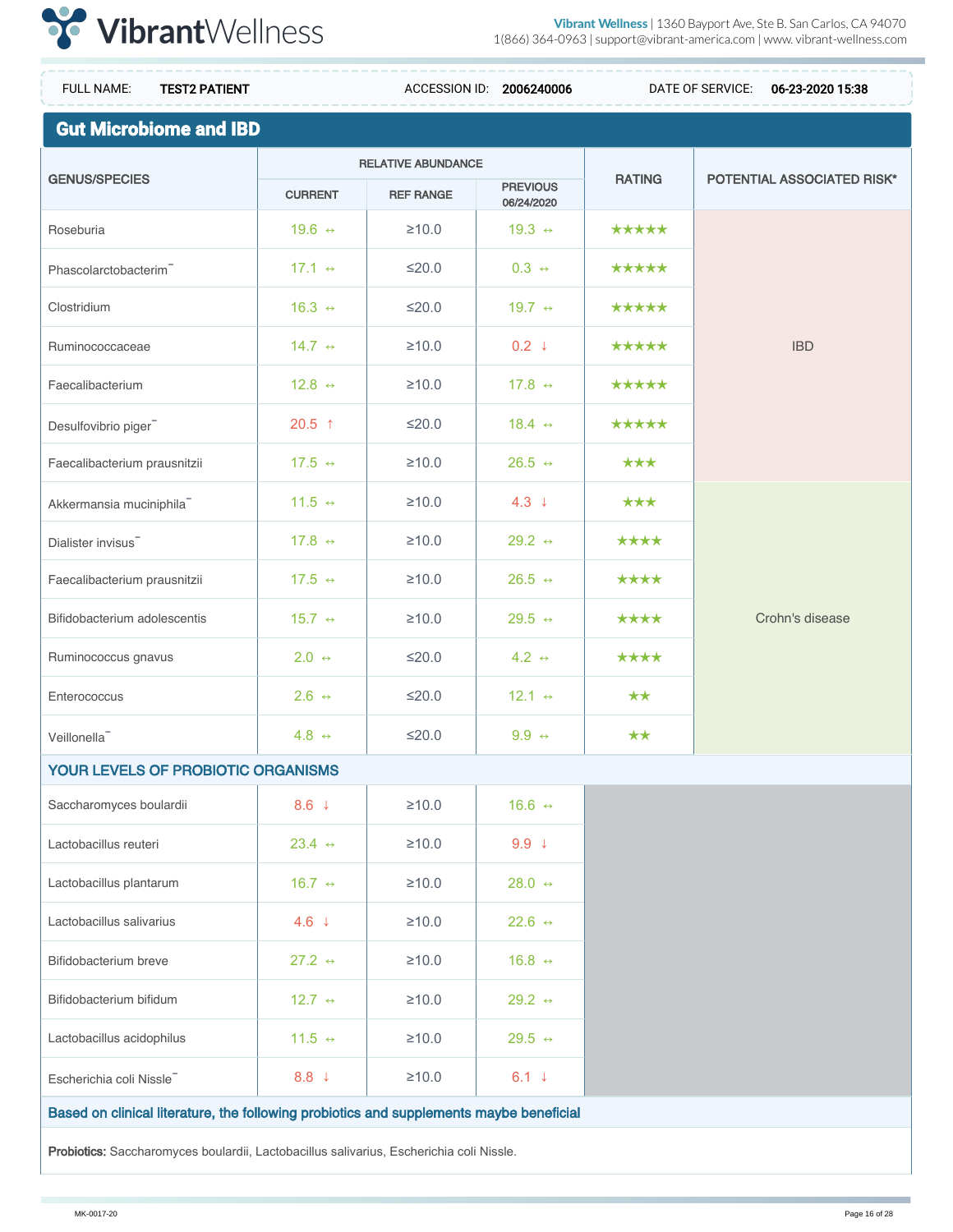

Consider these supplements in relation to medical history and symptoms. Not all recommended supplements are appropriate in all individual cases. Consult a knowledgeable healthcare provider before taking any supplemental nutrients or probiotics.

### **Gut Microbiome and IBS**

|                                    |                        | <b>RELATIVE ABUNDANCE</b>                         |                        |               | <b>POTENTIAL ASSOCIATED RISK*</b> |  |
|------------------------------------|------------------------|---------------------------------------------------|------------------------|---------------|-----------------------------------|--|
| <b>GENUS/SPECIES</b>               | <b>CURRENT</b>         | <b>PREVIOUS</b><br><b>REF RANGE</b><br>06/24/2020 |                        | <b>RATING</b> |                                   |  |
| Dorea                              | 11.7 $\leftrightarrow$ | $\leq$ 20.0                                       | $5.0 \leftrightarrow$  | *****         |                                   |  |
| Ruminococcus                       | 17.6 $\leftrightarrow$ | $\leq$ 20.0                                       | $5.1 \leftrightarrow$  | *****         |                                   |  |
| Clostridium                        | 16.3 $\leftrightarrow$ | ≤20.0                                             | 19.7 $\leftrightarrow$ | *****         |                                   |  |
| Lactobacillus                      | 12.9 $\leftrightarrow$ | $\geq 10.0$                                       | 22.3 $\leftrightarrow$ | *****         |                                   |  |
| Veillonella <sup>-</sup>           | 4.8 $\leftrightarrow$  | $\leq$ 20.0                                       | 9.9 $\leftrightarrow$  | *****         | <b>IBS</b>                        |  |
| Bifidobacterium catenulatum        | 11.2 $\leftrightarrow$ | $\geq 10.0$                                       | 20.2 $\leftrightarrow$ | *****         |                                   |  |
| Bifidobacterium                    | 29.4 $\leftrightarrow$ | $\geq 10.0$                                       | 21.3 $\leftrightarrow$ | ***           |                                   |  |
| Enterobacteriaceae                 | $6.6 \leftrightarrow$  | $\leq 20.0$                                       | 10.9 $\leftrightarrow$ | ***           |                                   |  |
| Roseburia                          | 19.6 $\leftrightarrow$ | $\geq 10.0$                                       | 19.3 $\leftrightarrow$ | ****          |                                   |  |
| Eubacterium rectale                | 28.0 $\leftrightarrow$ | $\geq 10.0$                                       | $4.4 \downarrow$       | ****          | Lower butyrate production         |  |
| YOUR LEVELS OF PROBIOTIC ORGANISMS |                        |                                                   |                        |               |                                   |  |
|                                    |                        |                                                   |                        |               |                                   |  |

| Bacillus coagulans         | 12.2 $\leftrightarrow$ | $\geq 10.0$ | 25.2 $\leftrightarrow$ |
|----------------------------|------------------------|-------------|------------------------|
| Bifidobacterium infantis   | $2.5 \downarrow$       | ≥10.0       | 15.6 $\leftrightarrow$ |
| Lactobacillus acidophilus  | 11.5 $\leftrightarrow$ | $\geq 10.0$ | 29.5 $\leftrightarrow$ |
| Lactobacillus plantarum    | 16.7 $\leftrightarrow$ | ≥10.0       | 28.0 $\leftrightarrow$ |
| Lactobacillus rhamnosus    | 14.8 $\leftrightarrow$ | ≥10.0       | 21.5 $\leftrightarrow$ |
| Bifidobacterium breve      | 27.2 $\leftrightarrow$ | $\geq 10.0$ | 16.8 $\leftrightarrow$ |
| Bifidobacterium lactis     | 28.7 $\leftrightarrow$ | $\geq 10.0$ | 18.1 $\leftrightarrow$ |
| Bifidobacterium longum     | 21.0 $\leftrightarrow$ | ≥10.0       | 29.8 $\leftrightarrow$ |
| Streptococcus thermophilus | 22.5 $\leftrightarrow$ | ≥10.0       | 6.3 $\downarrow$       |

Based on clinical literature, the following probiotics and supplements maybe beneficial

Probiotics: Bifidobacterium infantis.

Consider these supplements in relation to medical history and symptoms. Not all recommended supplements are appropriate in all individual cases. Consult a knowledgeable healthcare provider before taking any supplemental nutrients or probiotics.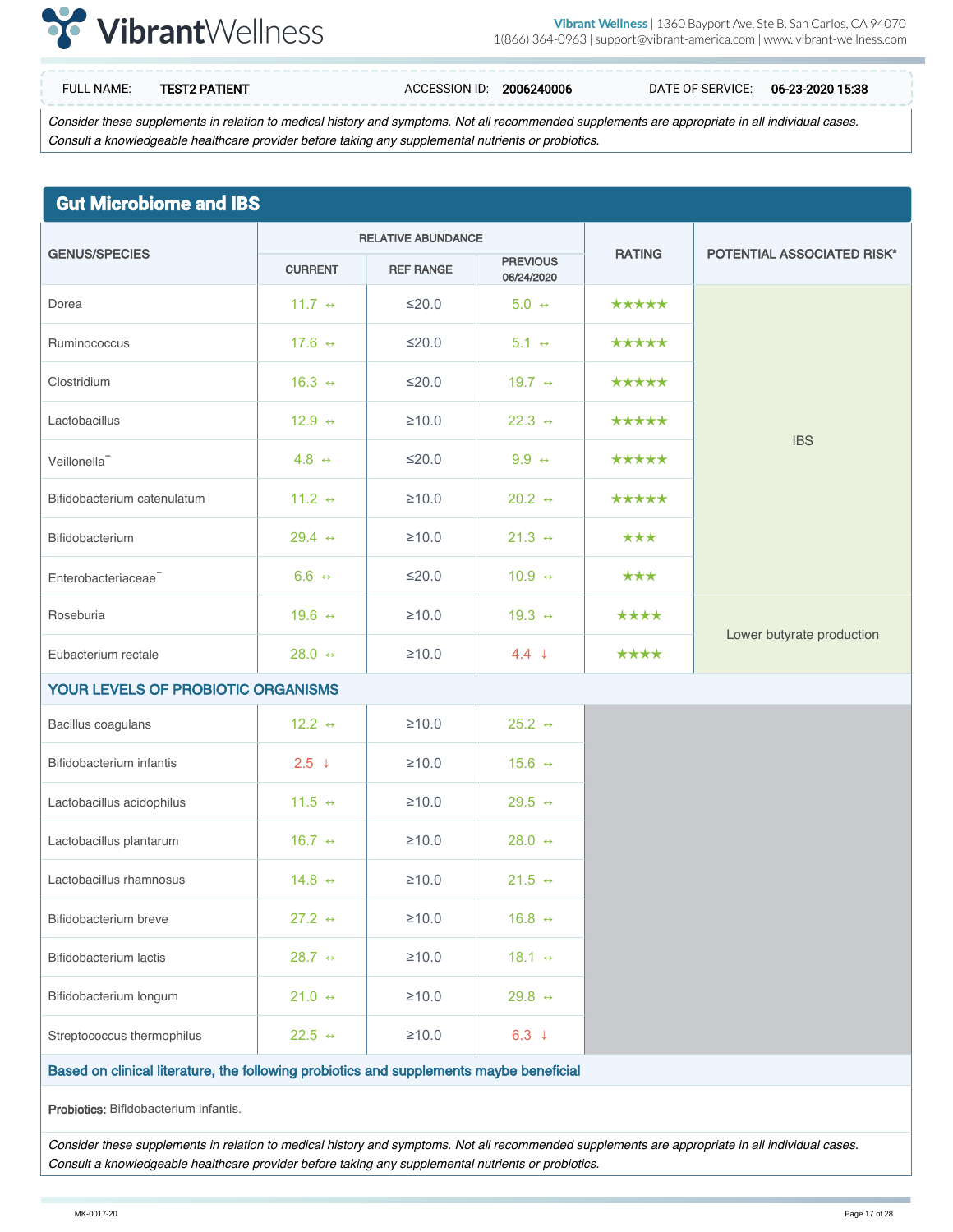

| <b>FULL NAME:</b><br><b>TEST2 PATIENT</b> |                        | ACCESSION ID:             | 2006240006                    |               | DATE OF SERVICE:<br>06-23-2020 15:38 |  |  |
|-------------------------------------------|------------------------|---------------------------|-------------------------------|---------------|--------------------------------------|--|--|
| <b>Gut Microbiome and Hormones</b>        |                        |                           |                               |               |                                      |  |  |
|                                           |                        | <b>RELATIVE ABUNDANCE</b> |                               |               |                                      |  |  |
| <b>GENUS/SPECIES</b>                      | <b>CURRENT</b>         | <b>REF RANGE</b>          | <b>PREVIOUS</b><br>06/24/2020 | <b>RATING</b> | <b>POTENTIAL ASSOCIATED RISK*</b>    |  |  |
| B-glucuronidase producing bacteria        | 9.5 $\leftrightarrow$  | $\leq$ 20.0               | 17.7 $\leftrightarrow$        | ****          |                                      |  |  |
| B-galactosidase producing bacteria        | $10.0 \leftrightarrow$ | $\leq 20.0$               | 2.8 $\leftrightarrow$         | ****          | Estrogen metabolism affected         |  |  |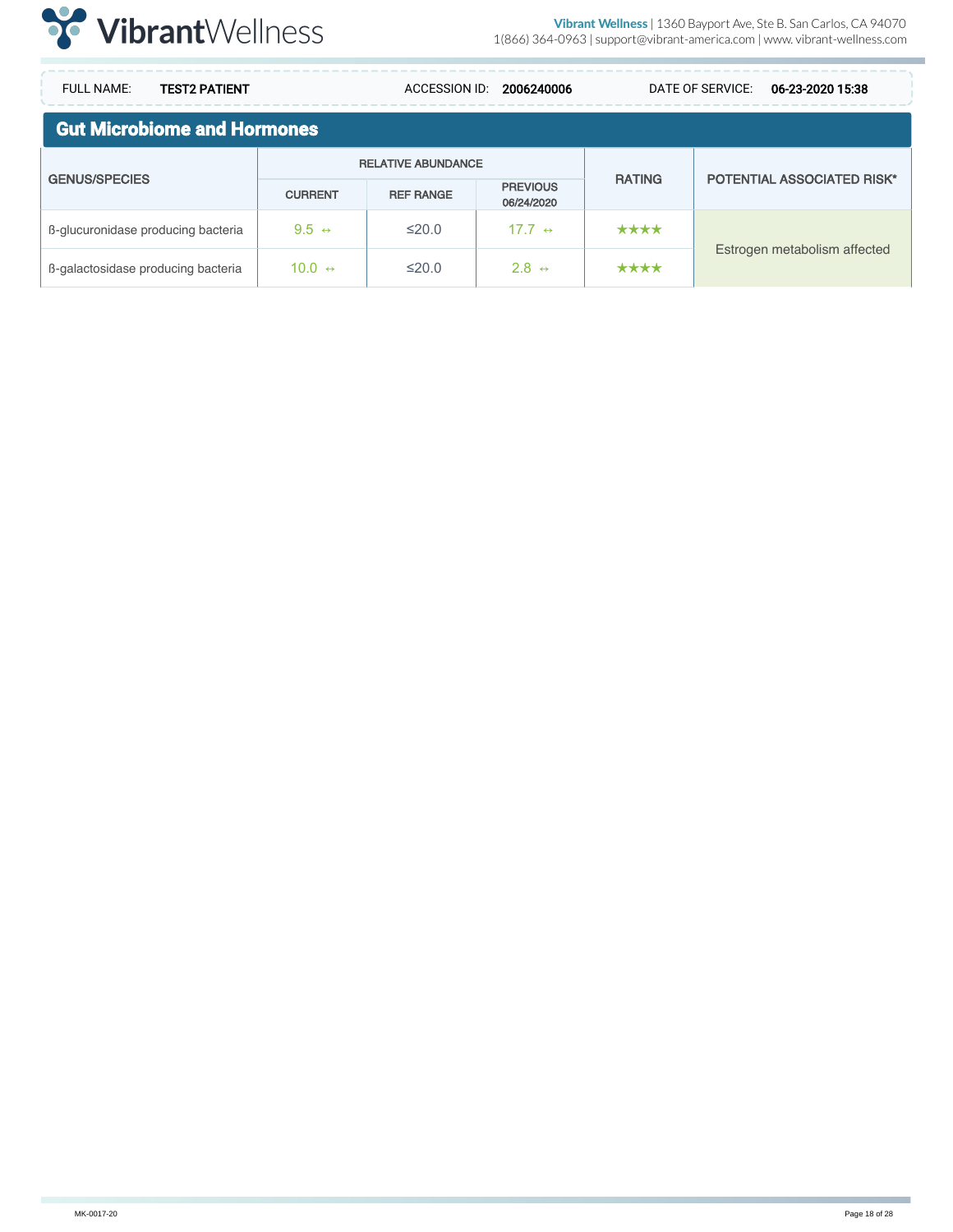

### GUT PATHOGENS

| <b>Bacteria</b>                                       |                       |               |                  | ✔Detected --- Not Detected    |               |
|-------------------------------------------------------|-----------------------|---------------|------------------|-------------------------------|---------------|
| <b>GENUS/SPECIES</b>                                  | <b>CURRENT RESULT</b> | <b>RESULT</b> | <b>REF RANGE</b> | PREVIOUS RESULT<br>06/24/2020 | <b>RESULT</b> |
| Clostridium difficile Toxin A                         | 2.5e5                 | $\checkmark$  | $\leq 1e3$       | 1e6                           | ✓             |
| Clostridium difficile Toxin B                         | <1e3                  |               | $\leq 1e3$       | <1e3                          |               |
| Campylobacter spp                                     | <1e2                  |               | $\leq 1e2$       | <1e2                          |               |
| Campylobacter jejuni                                  | <1e2                  |               | $\leq 1e2$       | <1e2                          |               |
| Campylobacter coli                                    | <1e2                  |               | $\leq 1e2$       | <1e2                          |               |
| Campylobacter upsaliensis                             | <1e2                  |               | $\leq 1e2$       | <1e2                          |               |
| Plesiomonas shigelloides                              | 7.5e4                 | $\checkmark$  | $\leq 3e2$       | 3.5e7                         | $\checkmark$  |
| Vibrio (parahaemolyticus)                             | <3e3                  |               | $\leq 3e3$       | $3e3$                         |               |
| Enteropathogenic E.coli (EPEC)                        | < 1.5e3               |               | $≤1.5e3$         | < 1.5e3                       |               |
| Enterotoxigenic E.coli (ETEC) Lt/St                   | $2e3$                 |               | $\leq$ 2e3       | $2e3$                         |               |
| E.coli O157                                           | <1e2                  |               | $\leq 1e2$       | 1e <sub>5</sub>               | $\checkmark$  |
| Shiga-Like Toxin Producing E.coli (STEC)<br>Stx1/Stx2 | <1e2                  |               | $\leq 1e2$       | <1e2                          |               |
| Shigella/EIEC                                         | <1e2                  |               | $\leq 1e2$       | <1e2                          |               |
| Helicobacter pylori                                   | <1.5e4                |               | $\leq 1.5e4$     | <1.5e4                        |               |
| Listeria                                              | <3e3                  |               | $\leq 3e3$       | <3e3                          |               |
| Vibrio (cholerae)                                     | $2e2$                 |               | $\leq$ 2e2       | $2e2$                         |               |
| Enteroaggregative E.coli (EAEC)                       | <1e2                  |               | $\leq 1e2$       | <1e2                          |               |
| Klebsiella pneumoniae                                 | $3.5e3$               |               | $\leq 3.5e3$     | $<$ 3.5e3                     |               |
| Edwardsiella tarda                                    | < 4.5e3               |               | $\leq 4.5e3$     | < 4.5e3                       |               |
| Yersinia enterocolitica                               | $2e4$                 |               | $\leq 2e4$       | $2e4$                         |               |
| Vibrio (vulnificus)                                   | <1e4                  |               | $\leq 1e4$       | <1e4                          |               |
| Salmonella                                            | $<$ 2e3               |               | $\leq 2e3$       | $2e3$                         |               |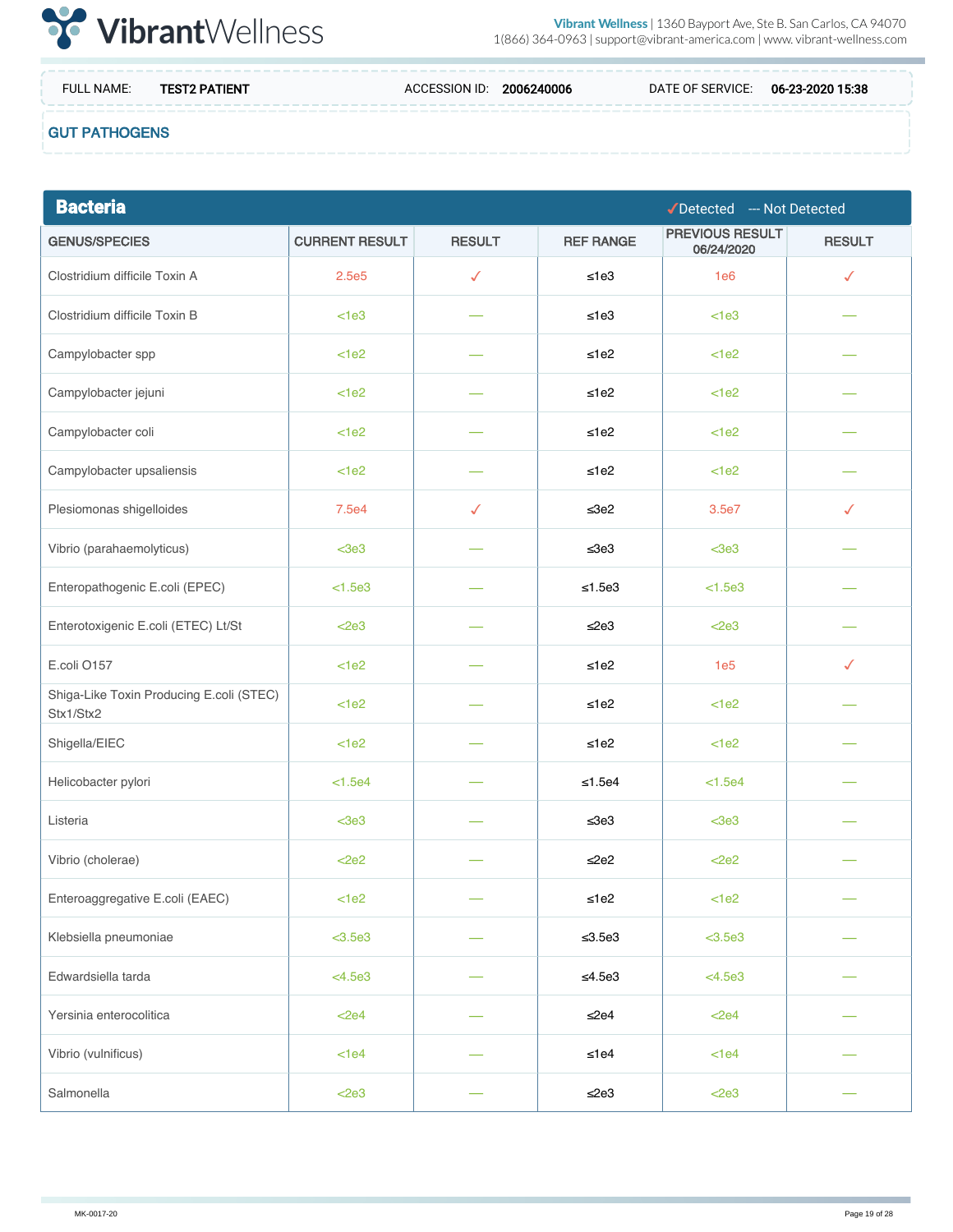

| <b>FULL NAME:</b><br><b>TEST2 PATIENT</b> |                       | ACCESSION ID: 2006240006 |                  | DATE OF SERVICE:                     | 06-23-2020 15:38 |
|-------------------------------------------|-----------------------|--------------------------|------------------|--------------------------------------|------------------|
| <b>Parasites - Protozoans</b>             |                       |                          |                  | ✔Detected --- Not Detected           |                  |
| <b>GENUS/SPECIES</b>                      | <b>CURRENT RESULT</b> | <b>RESULT</b>            | <b>REF RANGE</b> | <b>PREVIOUS RESULT</b><br>06/24/2020 | <b>RESULT</b>    |
| Cryptosporidium                           | <1e2                  |                          | $\leq 1e2$       | <1e2                                 |                  |
| Entamoeba histolytica                     | <1e2                  |                          | $\leq 1e2$       | <1e2                                 |                  |
| Giardia lamblia                           | <4e2                  |                          | $\leq 4e2$       | <4e2                                 |                  |
| Cyclospora cayetanensis                   | $2e3$                 |                          | $\leq 2e3$       | $2e3$                                |                  |
| Chilomastix mesnili                       | $2e3$                 |                          | $\leq$ 2e3       | $2e3$                                |                  |
| Cyclospora spp.                           | < 2.5e3               |                          | $\leq$ 2.5e3     | < 2.5e3                              |                  |
| Dientamoeba fragilis                      | <1e3                  |                          | $\leq 1e3$       | <1e3                                 |                  |
| Endolimax nana                            | $2e3$                 |                          | $\leq 2e3$       | $2e3$                                |                  |
| Entamoeba coli                            | $2e3$                 |                          | $\leq 2e3$       | $2e3$                                |                  |
| Pentatrichomonas hominis                  | <1e3                  |                          | $\leq 1e3$       | <1e3                                 |                  |
| Isospora belli                            | <1e3                  |                          | $\leq 1e3$       | <1e3                                 |                  |
| <b>Blastocystis hominis</b>               | <1e3                  |                          | $\leq 1e3$       | <1e3                                 |                  |
| Trichomonas hominis                       | <1e3                  |                          | $\leq 1e3$       | <1e3                                 |                  |

 $\mathcal{L}_{\mathcal{A}}$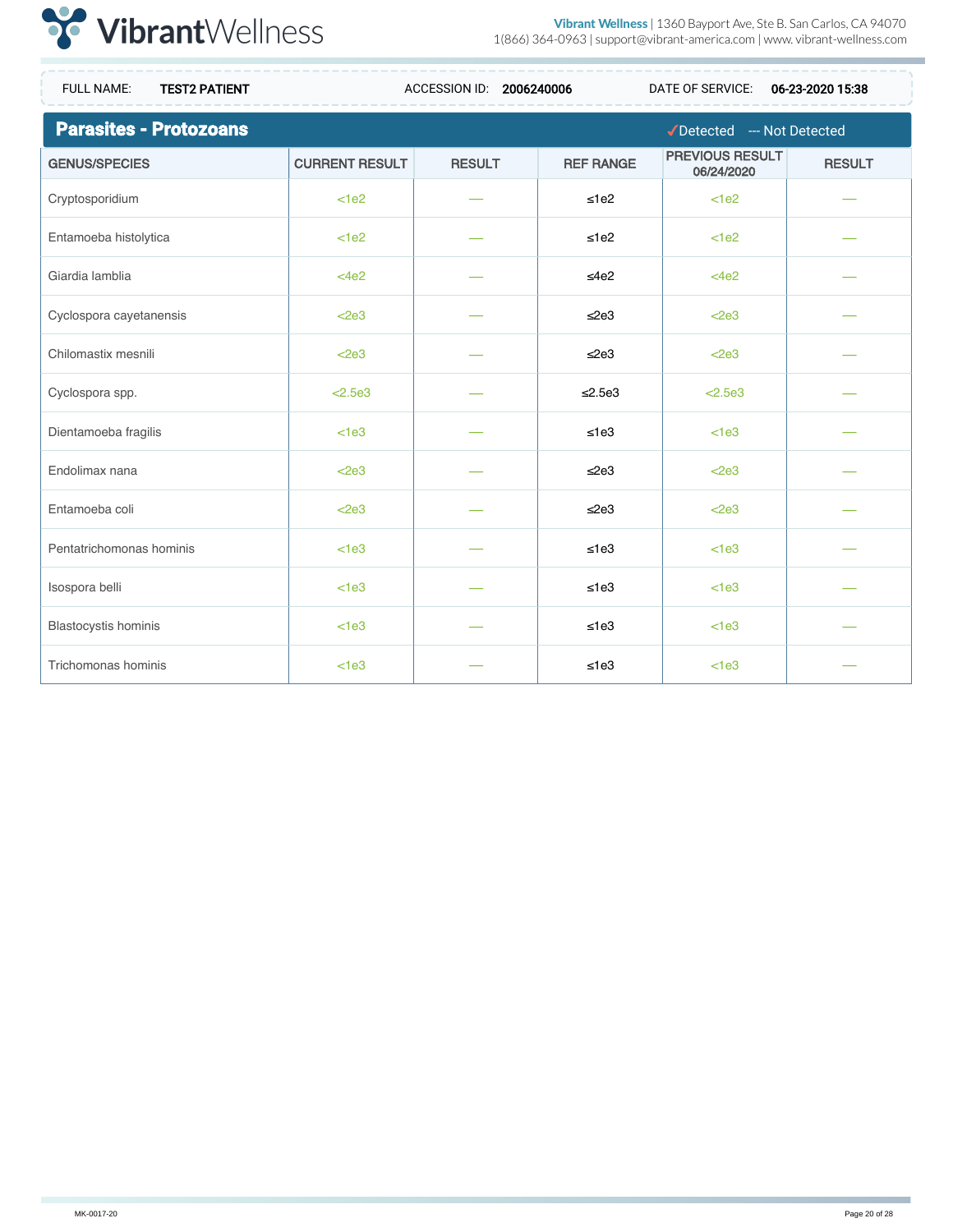

| <b>TEST2 PATIENT</b><br><b>FULL NAME:</b> | ACCESSION ID: 2006240006 | DATE OF SERVICE: 06-23-2020 15:38 |
|-------------------------------------------|--------------------------|-----------------------------------|
| <b>Parasites - Helminths</b>              |                          | ✔Detected --- Not Detected        |
| <b>GENUS/SPECIES</b>                      | <b>CURRENT RESULT</b>    | PREVIOUS RESULT<br>06/24/2020     |
| Strongyloides stercoralis                 |                          |                                   |
| Taenia solium                             |                          |                                   |
| Schistosoma                               |                          |                                   |
| Fasciola/Fasciolopsis                     |                          |                                   |
| Hymenolepis                               |                          |                                   |
| Dipylidium caninum                        |                          |                                   |
| Diphyllobothrium latum                    |                          |                                   |
| Enterobius vermicularis                   |                          |                                   |
| Mansonella                                |                          |                                   |
| Ancylostoma duodenale                     |                          |                                   |
| Ascaris lumbricoides                      |                          |                                   |
| Necator americanus                        |                          |                                   |
| Trichuris trichiura                       |                          |                                   |
| Taenia spp.                               |                          |                                   |
| Larval Nematode                           |                          |                                   |

 $\mathcal{L}_{\mathcal{A}}$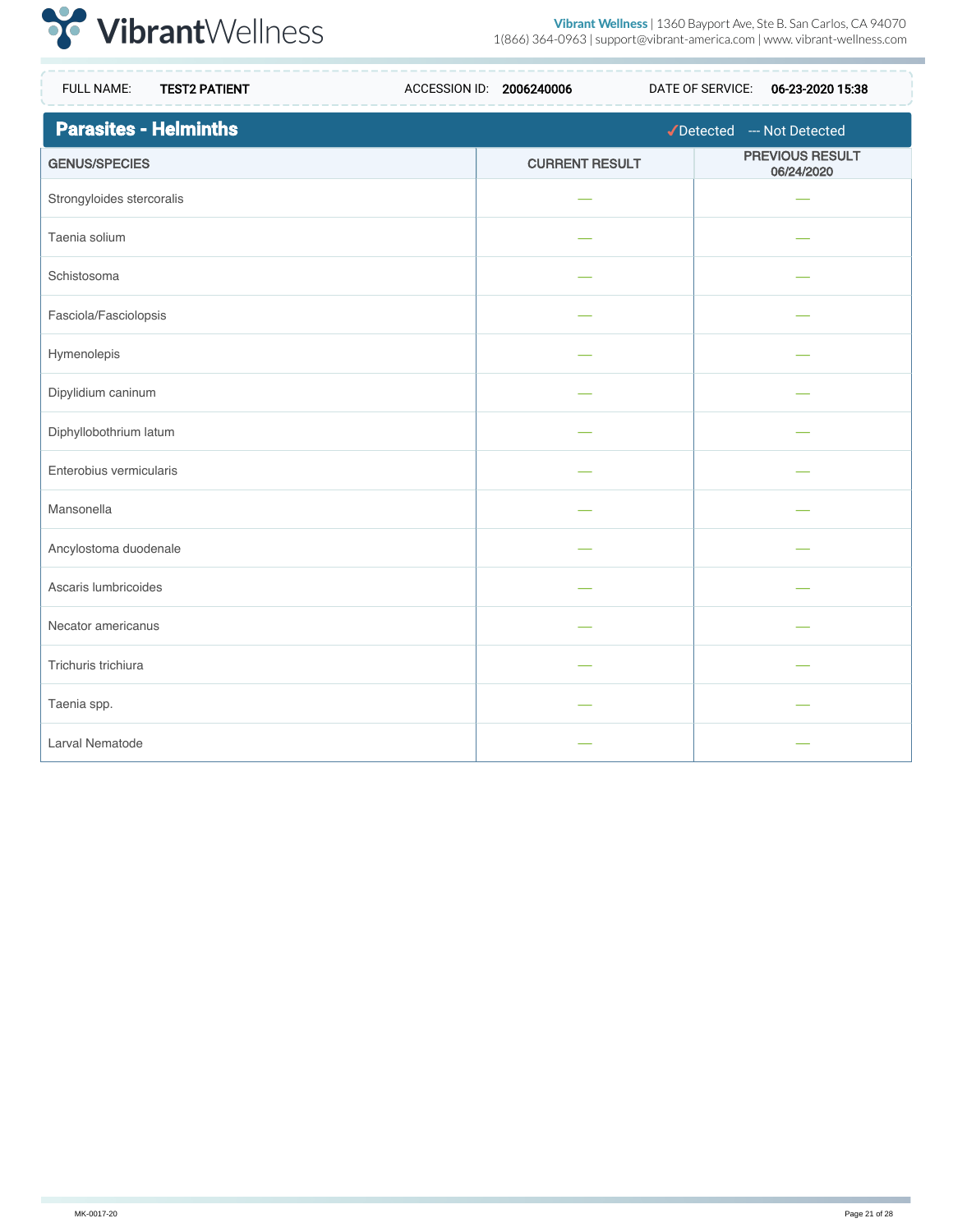

| <b>FULL NAME:</b><br><b>TEST2 PATIENT</b> |                       | ACCESSION ID: 2006240006 |                  | DATE OF SERVICE:              | 06-23-2020 15:38 |
|-------------------------------------------|-----------------------|--------------------------|------------------|-------------------------------|------------------|
| <b>Virus</b>                              |                       |                          |                  | ✔Detected --- Not Detected    |                  |
| <b>GENUS/SPECIES</b>                      | <b>CURRENT RESULT</b> | <b>RESULT</b>            | <b>REF RANGE</b> | PREVIOUS RESULT<br>06/24/2020 | <b>RESULT</b>    |
| Adenovirus F40/41                         | <1e2                  |                          | $\leq 1e2$       | <1e2                          |                  |
| Rotavirus A                               | <3.1e2                |                          | $\leq 3.1e2$     | $3.1e2$                       |                  |
| Astrovirus                                | < 1.2e3               |                          | $≤1.2e3$         | < 1.2e3                       |                  |
| Norovirus GI                              | <1e3                  |                          | $\leq 1e3$       | <1e3                          |                  |
| Norovirus GII                             | <1e3                  |                          | $\leq 1e3$       | <1e3                          |                  |
| Sapovirus I                               | < 2.1e2               |                          | $\leq 2.1e2$     | < 2.1e2                       |                  |
| Sapovirus II                              | 2.1e2                 |                          | $\leq$ 2.1e2     | 2.1e2                         |                  |
| Sapovirus V                               | < 2.1e2               |                          | $\leq$ 2.1e2     | < 2.1e2                       |                  |
| Sapovirus IV                              | < 2.1e2               |                          | $\leq$ 2.1e2     | < 2.1e2                       |                  |
| Cytomegalovirus                           | <1e3                  |                          | $\leq 1e3$       | <1e3                          |                  |
| Epstein Barr virus                        | <1e3                  |                          | $\leq 1e3$       | <1e3                          |                  |

| <b>Fungi</b><br>--- Not Detected<br>$\sqrt{\text{Detected}}$ |                       |               |                  |                                      |               |
|--------------------------------------------------------------|-----------------------|---------------|------------------|--------------------------------------|---------------|
| <b>GENUS/SPECIES</b>                                         | <b>CURRENT RESULT</b> | <b>RESULT</b> | <b>REF RANGE</b> | <b>PREVIOUS RESULT</b><br>06/24/2020 | <b>RESULT</b> |
| Candida albicans                                             | <1.1e2                |               | $\leq 1e2$       | <1.1e2                               |               |
| Candida spp.                                                 | <1.1e2                |               | $\leq 1e2$       | <1.1e2                               |               |
| Geotrichum spp.                                              | <1.1e2                |               | $\leq 1e2$       | <1.1e2                               |               |
| Microsporidium spp.                                          | <1.1e2                |               | $\leq 1e2$       | <1.1e2                               |               |
| Rodotorula spp.                                              | < 2.5e3               |               | $\leq 2.5e3$     | < 2.5e3                              | __            |

| <b>Antibiotic Resistance Genes</b>                       | Detected --- Not Detected |                        |  |  |
|----------------------------------------------------------|---------------------------|------------------------|--|--|
| <b>GENUS/SPECIES</b>                                     | <b>CURRENT RESULT</b>     | <b>PREVIOUS RESULT</b> |  |  |
| Helicobacter - Clarithromycin                            | √                         | √                      |  |  |
| Helicobacter - Fluoroquinolones                          |                           |                        |  |  |
| Universal Microbiota Resistance Genes - b-lactamase      |                           |                        |  |  |
| Universal Microbiota Resistance Genes - Fluoroquinolones |                           |                        |  |  |
| Universal Microbiota Resistance Genes - Macrolides       |                           |                        |  |  |
| Universal Microbiota Resistance Genes - Vancomycin       |                           |                        |  |  |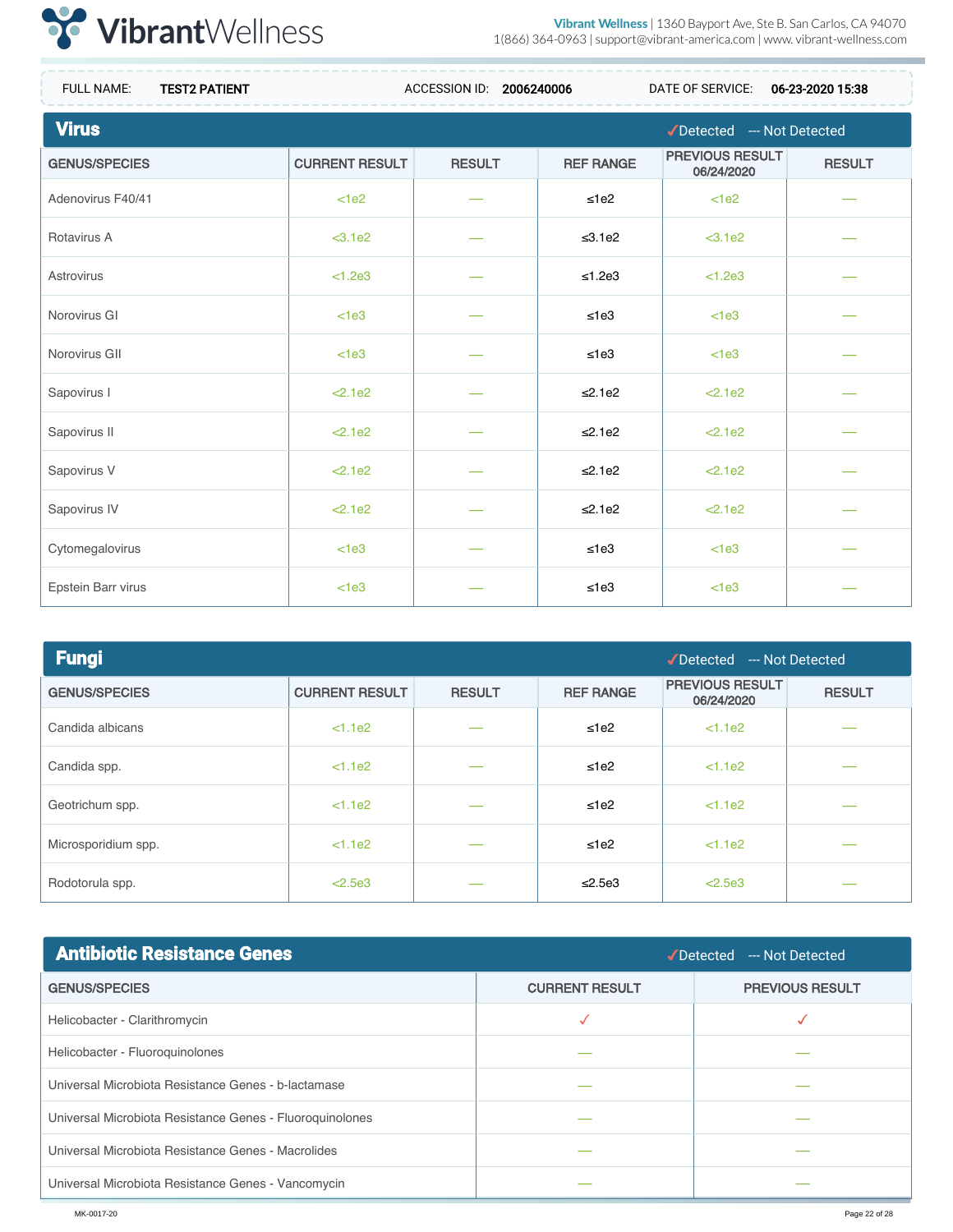

| <b>TEST2 PATIENT</b><br><b>FULL NAME:</b>                                                                                                                                                                                                                                                                                                                                                                                                                                                                                                                                                                                                                                             | ACCESSION ID: 2006240006 |                     | DATE OF SERVICE: | 06-23-2020 15:38    |
|---------------------------------------------------------------------------------------------------------------------------------------------------------------------------------------------------------------------------------------------------------------------------------------------------------------------------------------------------------------------------------------------------------------------------------------------------------------------------------------------------------------------------------------------------------------------------------------------------------------------------------------------------------------------------------------|--------------------------|---------------------|------------------|---------------------|
| <b>INFLAMMATION MARKERS</b>                                                                                                                                                                                                                                                                                                                                                                                                                                                                                                                                                                                                                                                           |                          |                     |                  |                     |
| <b>CALPROTECTIN</b>                                                                                                                                                                                                                                                                                                                                                                                                                                                                                                                                                                                                                                                                   |                          | <b>CURRENT</b>      | <b>REF RANGE</b> | <b>PREVIOUS</b>     |
| Calprotectin, a member of the S100 calcium- and zinc-binding protein family, is a protein released by a<br>type of white blood cell called neutrophil. When there is inflammation in the gastrointestinal tract,<br>neutrophils move to the area and release calprotectin, resulting in an increased level in the stool. The<br>amount of calprotectin reflects the number of participating neutrophils in this inflammation. Calprotectin<br>is most frequently used as part of the diagnostic evaluation of patients with suspected inflammatory<br>bowel disease (IBD). For the individuals already diagnosed with IBD, it can be used to monitor the level<br>of inflammation.    |                          | 424.4 mcg/g         | ≤50.0            | 417.7 mcg/g         |
| FECAL LACTOFERRIN                                                                                                                                                                                                                                                                                                                                                                                                                                                                                                                                                                                                                                                                     |                          |                     |                  |                     |
| Lactoferrin is a glycoprotein released by a type of white blood cell called neutrophil. Fecal lactoferrin is<br>a biomarker of serious gastrointestinal inflammation. Gastrointestinal inflammation is associated with<br>increased infiltration of activated neutrophils into the mucosa and increased release of lactoferrin into<br>the gut. Clinical studies have shown that fecal lactoferrin levels of healthy persons are similar to irritable<br>bowel syndrome (IBS) patients, but markedly increased in patients with active inflammatory bowel<br>disease (IBD). Fecal lactoferrin levels are helpful in monitoring disease activity and efficacy of treatment<br>for IBD. |                          | 13.9 mcg/ml         | ≤6.4             | 13.9 mcg/ml         |
| <b>BETA DEFENSIN 2</b>                                                                                                                                                                                                                                                                                                                                                                                                                                                                                                                                                                                                                                                                |                          |                     |                  |                     |
| Beta-defensin 2 is an antibiotic peptide locally regulated by inflammation in humans. It is produced by a<br>number of epithelial cells and exhibits potent antimicrobial activity against Gram-negative bacteria and<br>Candida, but not Gram-positive bacteria. It has been speculated that beta-defensin 2 may contribute to<br>the infrequency of Gram-negative infections on skin and lung tissue.                                                                                                                                                                                                                                                                               |                          | 62.2 ng/mL          | $\leq 34.9$      | 62.2 ng/mL          |
| <b>LYSOZYME</b>                                                                                                                                                                                                                                                                                                                                                                                                                                                                                                                                                                                                                                                                       |                          |                     |                  |                     |
| Fecal lysozyme concentration is a excellent parameter to gauge inflammatory activity in IBD patients.<br>Patients with IBS have been shown to have similar levels in comparison to healthy controls but this<br>marker is highly elevated in IBD patients.                                                                                                                                                                                                                                                                                                                                                                                                                            |                          | 126.6 ng/mL         | ≤ $575.0$        | 126.6 ng/mL         |
| S100A12                                                                                                                                                                                                                                                                                                                                                                                                                                                                                                                                                                                                                                                                               |                          |                     |                  |                     |
| Fecal S100A12 is a novel noninvasive marker that has been shown to distinguish active IBD from<br>healthy control subjects in certain populations. S100A12 levels were evenly distributed throughout fecal<br>samples and were stable for 7 days when stored at room temperature. Fecal S100A12 was shown to be<br>elevated in children with IBD compared with healthy control subjects, with levels closely correlated to<br>disease activity and other serum inflammatory markers, particularly lower gut involvement.                                                                                                                                                              |                          | 26.5 mcg/ml         | ≤50.0            | 26.5 mcg/ml         |
| MMP <sub>9</sub>                                                                                                                                                                                                                                                                                                                                                                                                                                                                                                                                                                                                                                                                      |                          |                     |                  |                     |
| MMP-9 is an important marker of intestinal inflammation. It has been shown to be significantly<br>increased in the stool of UC patients compared with healthy controls and patients with IBS, and was<br>found to correlate with the clinical and endoscopic activity of UC.                                                                                                                                                                                                                                                                                                                                                                                                          |                          | $0.7$ ng/mL         | ≤0.2             | $0.7$ ng/mL         |
| <b>FECAL EOSINOPHIL PROTEIN X</b>                                                                                                                                                                                                                                                                                                                                                                                                                                                                                                                                                                                                                                                     |                          |                     |                  |                     |
| Eosinophil Protein X (EPX) is a water-soluble protein that is found in eosinophils. EPX levels in stool<br>are a marker of eosinophil activity in the gastrointestinal system. Fecal EPX abnormality is suggestive<br>of food allergy, eosinophil-driven inflammation (caused by parasites). The test has been shown to have<br>higher specificity and positive predictive value for detecting disease activity in inflammatory bowel<br>disease compared to fecal calprotectin.                                                                                                                                                                                                      |                          | $2.2 \text{ mcg/g}$ | ≤4.8             | $2.2 \text{ mcg/g}$ |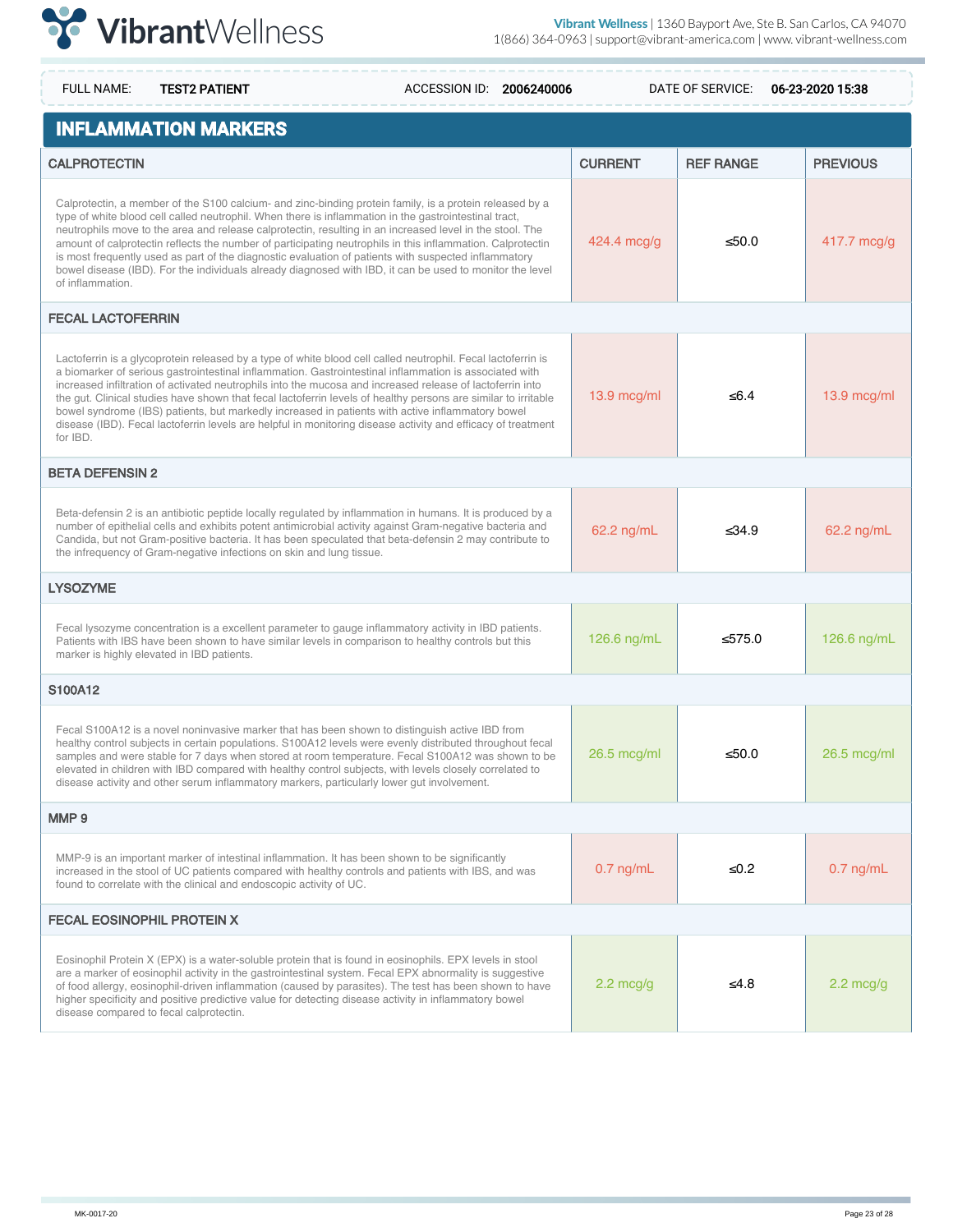

| <b>FULL NAME:</b>                   | <b>TEST2 PATIENT</b>                                                                  | ACCESSION ID: 2006240006                                                                                                                                                                                                                                                                                                                                                                                                                                                                                                                 |                               | DATE OF SERVICE: | 06-23-2020 15:38              |
|-------------------------------------|---------------------------------------------------------------------------------------|------------------------------------------------------------------------------------------------------------------------------------------------------------------------------------------------------------------------------------------------------------------------------------------------------------------------------------------------------------------------------------------------------------------------------------------------------------------------------------------------------------------------------------------|-------------------------------|------------------|-------------------------------|
|                                     |                                                                                       | DIGESTIVE INSUFFICIENCY AND MALABSORPTION MARKERS                                                                                                                                                                                                                                                                                                                                                                                                                                                                                        |                               |                  |                               |
| <b>PANCREATIC ELASTASE 1</b>        |                                                                                       |                                                                                                                                                                                                                                                                                                                                                                                                                                                                                                                                          | <b>CURRENT</b>                | <b>REF RANGE</b> | <b>PREVIOUS</b>               |
| other digestive enzymes.            |                                                                                       | Pancreatic Elastase is an enzyme produced by exocrine tissue in the pancreas. Fecal pancreatic<br>elastase is a non-invasive marker of exocrine pancreatic function. In the digestive tract, elastase is not<br>broken down by other enzymes and is eventually eliminated from the body in the stool. Elastase can be<br>detected and measured in the stool when a person's pancreas is functioning normally. The level in the<br>stool is decreased when the exocrine tissues of the pancreas are not producing sufficient elastase and | 190.6 mcg/g                   | ≥200.0           | 153.5 mcg/g                   |
| <b>MEAT FIBER</b>                   |                                                                                       |                                                                                                                                                                                                                                                                                                                                                                                                                                                                                                                                          |                               |                  |                               |
|                                     | Presence of meat fibers is indicative of improper chewing or digestive insufficiency. |                                                                                                                                                                                                                                                                                                                                                                                                                                                                                                                                          | <b>DETECTED</b>               |                  | <b>NOT</b><br><b>DETECTED</b> |
| <b>VEGETABLE FIBER</b>              |                                                                                       |                                                                                                                                                                                                                                                                                                                                                                                                                                                                                                                                          |                               |                  |                               |
|                                     |                                                                                       | Presence of vegetable fibers is indicative of improper chewing or digestive insufficiency.                                                                                                                                                                                                                                                                                                                                                                                                                                               | <b>NOT</b><br><b>DETECTED</b> |                  | <b>DETECTED</b>               |
| <b>FAT MALABSORPTION</b>            |                                                                                       |                                                                                                                                                                                                                                                                                                                                                                                                                                                                                                                                          |                               |                  |                               |
| <b>TOTAL FECAL FAT</b>              |                                                                                       |                                                                                                                                                                                                                                                                                                                                                                                                                                                                                                                                          |                               |                  |                               |
|                                     | disease, crohn's disease, cystic fibrosis, pancreatitis, etc.                         | This test measures the amount of fat in a stool sample. Excess fecal fat (termed steatorrhea) in stool is<br>indicative of malabsorption disorder. The absorption of fat can be varied by production of bile in the<br>gallbladder or liver, production of digestive enzymes in the pancreas, and normal functioning of the<br>intestines. Decreased absorption of fat can be a sign of many different illnesses, including celiac                                                                                                       | 24.7 mg/g                     | $2.9 - 37.5$     | $24.7$ mg/g                   |
| <b>TOTAL FECAL TRIGLYCERIDES</b>    |                                                                                       |                                                                                                                                                                                                                                                                                                                                                                                                                                                                                                                                          |                               |                  |                               |
| Total triglyceride subfraction      |                                                                                       |                                                                                                                                                                                                                                                                                                                                                                                                                                                                                                                                          | $6.1$ mg/g                    | $0.3 - 2.5$      | $6.1$ mg/g                    |
| <b>LONG CHAIN FATTY ACIDS</b>       |                                                                                       |                                                                                                                                                                                                                                                                                                                                                                                                                                                                                                                                          |                               |                  |                               |
| Total long chain fatty acids        |                                                                                       |                                                                                                                                                                                                                                                                                                                                                                                                                                                                                                                                          | $11.8$ mg/g                   | $0.9 - 28.1$     | $11.8$ mg/g                   |
| <b>TOTAL CHOLESTEROL</b>            |                                                                                       |                                                                                                                                                                                                                                                                                                                                                                                                                                                                                                                                          |                               |                  |                               |
| <b>Total Cholestrol subfraction</b> |                                                                                       |                                                                                                                                                                                                                                                                                                                                                                                                                                                                                                                                          | $2.3$ mg/g                    | $0.5 - 5.3$      | $2.3$ mg/g                    |
| <b>TOTAL PHOSPHOLIPIDS</b>          |                                                                                       |                                                                                                                                                                                                                                                                                                                                                                                                                                                                                                                                          |                               |                  |                               |
| Total Phospholipid subfraction      |                                                                                       |                                                                                                                                                                                                                                                                                                                                                                                                                                                                                                                                          | $1.6$ mg/g                    | $0.3 - 6.4$      | $1.6$ mg/g                    |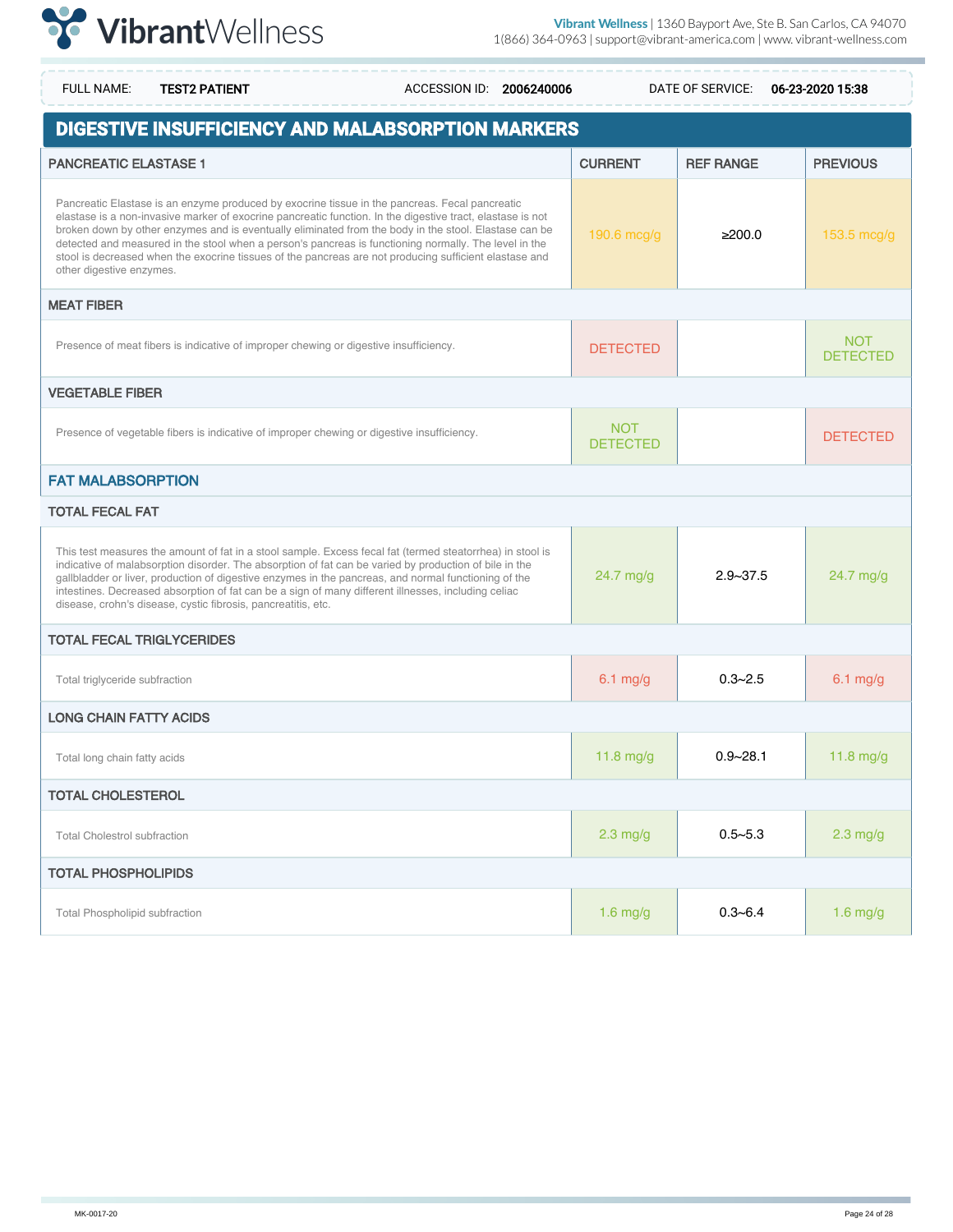

## **GUT METABOLITES**

#### BILE ACID METABOLITES

Bile Acids are natural products of cholesterol synthesis that aid in the emulsification and absorption of dietary fats in the small intestine. Elevated total fecal bile acid is indicative of a diagnosis of bile acid malabsorption. Quantification of fecal bile acids aids in diagnosis for IBS and identification of patients with chronic diarrhea who may benefit from bile acid sequestrant therapy. There is a connection between the liver health, fecal bile acid concentrations, and gut microbiota composition. Bile acids have both direct antimicrobial effects on gut microbes and indirect effects through FXR-induced antimicrobial peptides. Cholic acid (CA), Chenodeoxycholic acid (CDCA), Deoxycholic acid (DCA), Lithocholic acid (LCA) are the major bile acids related to gut microbiome.

| <b>CHOLIC ACID (CA)</b>                                                                                                                                                                                                                                                                                                                                                                                                                                                                                                                                                                                                                                                                                                                                | <b>CURRENT</b> | <b>REF RANGE</b> | <b>PREVIOUS</b> |
|--------------------------------------------------------------------------------------------------------------------------------------------------------------------------------------------------------------------------------------------------------------------------------------------------------------------------------------------------------------------------------------------------------------------------------------------------------------------------------------------------------------------------------------------------------------------------------------------------------------------------------------------------------------------------------------------------------------------------------------------------------|----------------|------------------|-----------------|
| Cholic acid (CA) is synthesized in the liver from cholesterol. It undergoes enterohepatic circulation, in<br>which its principal functions include induction of bile flow; feedback inhibition of bile acid synthesis;<br>modulation of cholesterol synthesis; elimination of cholesterol; and the facilitation of dispersion and<br>absorption of lipids and fat-soluble vitamins through the formation of micelles.                                                                                                                                                                                                                                                                                                                                  | 0.25%          | ≤0.36            | 0.28%           |
| <b>CHENODEOXYCHOLIC ACID (CDCA)</b>                                                                                                                                                                                                                                                                                                                                                                                                                                                                                                                                                                                                                                                                                                                    |                |                  |                 |
| Chenodeoxycholic acid (CDCA), also known as chenodiol, usually conjugates with either glycine or<br>taurine. It acts as a detergent to solubilize fats for intestinal absorption and is reabsorbed by the small<br>intestine. It is used as cholagogue, a choleretic laxative, and to prevent or dissolve gallstones.                                                                                                                                                                                                                                                                                                                                                                                                                                  | 0.31%          | ≤1.25            | 1.24%           |
| <b>DEOXYCHOLIC ACID (DCA)</b>                                                                                                                                                                                                                                                                                                                                                                                                                                                                                                                                                                                                                                                                                                                          |                |                  |                 |
| Deoxycholic acid (DCA) is a bile acid which emulsifies and solubilizes dietary fats in the intestine, and<br>when injected subcutaneously, it disrupts cell membranes in adipocytes and destroys fat cells in that<br>tissue.                                                                                                                                                                                                                                                                                                                                                                                                                                                                                                                          | 32.90%         | 24.25~75.84      | 19.93 %         |
| <b>LITHOCHOLIC ACID (LCA)</b>                                                                                                                                                                                                                                                                                                                                                                                                                                                                                                                                                                                                                                                                                                                          |                |                  |                 |
| Lithocholic acid (LCA) is a bile acid formed from chenodeoxycholate by bacterial action, usually<br>conjugated with glycine or taurine. It acts as a detergent to solubilize fats for absorption and is itself<br>absorbed. It is used as cholagogue and choleretic. Chronically high levels of lithocholic acid are<br>associated with several forms of cancer including colon cancer, pancreatic cancer, esophageal cancer,<br>and many other GI cancers. High bile acid levels lead to the generation of reactive oxygen species and<br>reactive nitrogen species, disruption of the cell membrane and mitochondria, induction of DNA damage,<br>mutation and apoptosis, and the development of reduced apoptosis capability upon chronic exposure. | 56.94 %        | 24.16~75.75      | 69.62 %         |
| <b>LCA/DCA RATIO</b>                                                                                                                                                                                                                                                                                                                                                                                                                                                                                                                                                                                                                                                                                                                                   |                |                  |                 |
| LCA and DCA are secondary bile acids formed from CDCA and CA in the colon. The ratio when high or<br>low has been found useful to check risk for several conditions such as colorectal cancer and gall<br>stones.                                                                                                                                                                                                                                                                                                                                                                                                                                                                                                                                      | 1.73           | $0.32 - 3.38$    | 3.49            |
| <b>SHORT CHAIN FATTY ACIDS</b>                                                                                                                                                                                                                                                                                                                                                                                                                                                                                                                                                                                                                                                                                                                         |                |                  |                 |
| <b>ACETATE</b>                                                                                                                                                                                                                                                                                                                                                                                                                                                                                                                                                                                                                                                                                                                                         |                |                  |                 |
| Acetic Acid can inhibit the accumulation of body fat and hepatic lipids without altering food<br>consumption. It suppresses body fat accumulation by upregulating genes necessary for fatty-acid<br>oxidation and mitochondrial processing. It has been found to have an inhibitory effect on the conversion<br>of glucose to fatty acids in the liver. It has also been suggested as a promising compound for improving<br>obesity and obesity-linked type 2 diabetes.                                                                                                                                                                                                                                                                                | 68.2%          | $60.2 - 72.7$    | 62.0%           |
| <b>BUTYRATE</b>                                                                                                                                                                                                                                                                                                                                                                                                                                                                                                                                                                                                                                                                                                                                        |                |                  |                 |
| Butyric Acid has been shown to enhance adaptive thermogenesis and fatty acid oxidation (burning of<br>fat). It has also been shown to improve mitochondrial function, increase insulin sensitivity, and reduce<br>fat production. Butyrate may assist treating and preventing diet induced insulin resistance by promoting<br>energy production and enhancing mitochondrial function.                                                                                                                                                                                                                                                                                                                                                                  | 9.8%           | $5.1 - 12.4$     | 2.3%            |
| <b>PROPIONATE</b>                                                                                                                                                                                                                                                                                                                                                                                                                                                                                                                                                                                                                                                                                                                                      |                |                  |                 |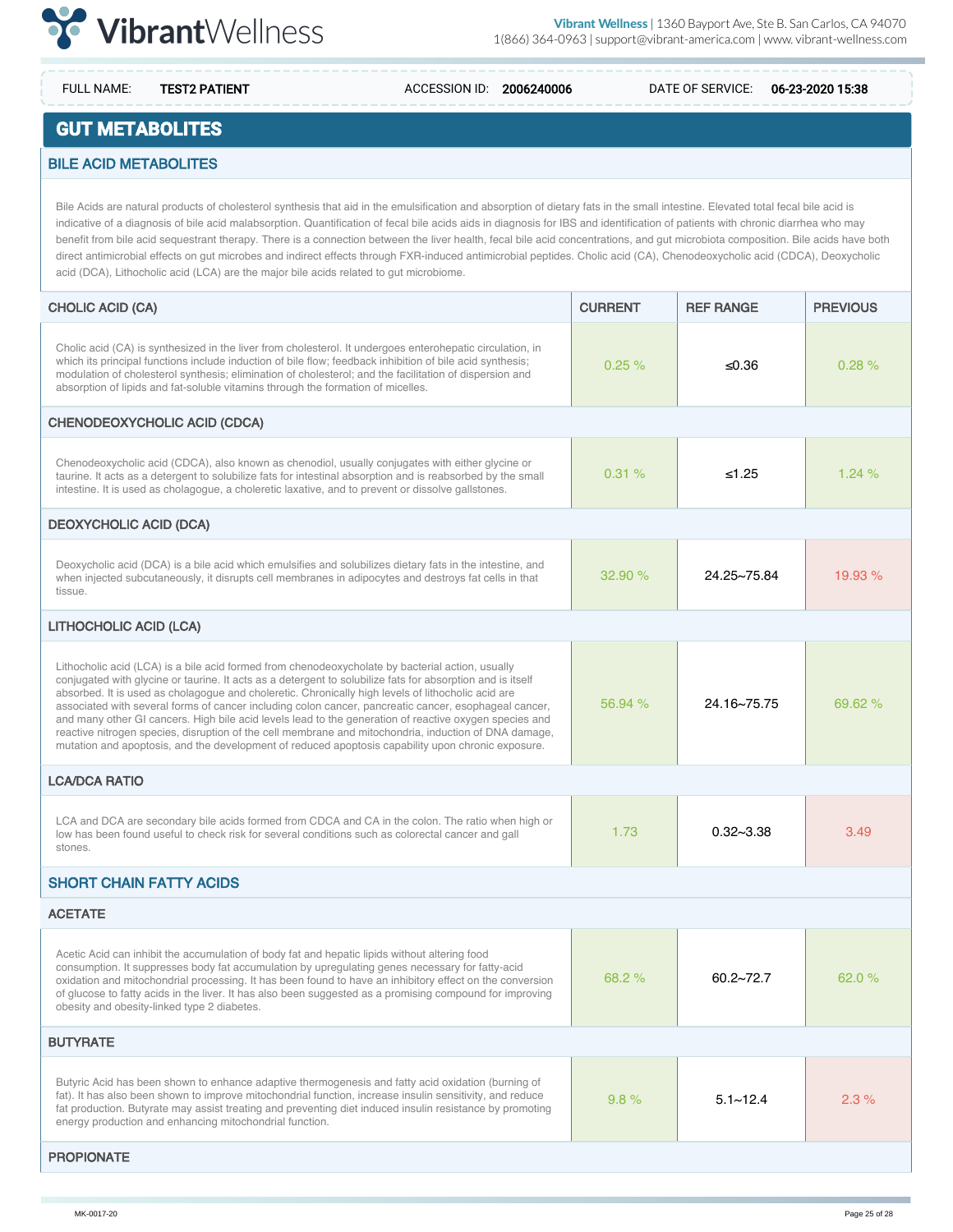

| <b>FULL NAME:</b><br><b>TEST2 PATIENT</b>                    | ACCESSION ID: 2006240006                                                                                                                                                                                                                                                                                                                                                                                                                                                                                                                                                                                                                                                                                                                                                                                                                                            |                    | DATE OF SERVICE: | 06-23-2020 15:38   |
|--------------------------------------------------------------|---------------------------------------------------------------------------------------------------------------------------------------------------------------------------------------------------------------------------------------------------------------------------------------------------------------------------------------------------------------------------------------------------------------------------------------------------------------------------------------------------------------------------------------------------------------------------------------------------------------------------------------------------------------------------------------------------------------------------------------------------------------------------------------------------------------------------------------------------------------------|--------------------|------------------|--------------------|
| significant neurological and various visceral complications. | Propionic Acid is present in the gastro-intestinal tract of humans and other mammals as an end-product<br>of the microbial digestion of carbohydrates. It is also an antifungal agent contained in many food<br>preservatives. Absorbed propionic acid into the blood circulation may cross the blood brain barrier and<br>enter the brain. Propionic aciduria is a disease that comprises many various disorders. The outcome of<br>patients born with Propionic aciduria (genetic disorder) is poor intellectual development patterns, with                                                                                                                                                                                                                                                                                                                       | 17.1%              | $15.4 - 30.3$    | 28.8%              |
| <b>VALERATE</b>                                              |                                                                                                                                                                                                                                                                                                                                                                                                                                                                                                                                                                                                                                                                                                                                                                                                                                                                     |                    |                  |                    |
| disease, and autism.                                         | Valeric Acid, or pentanoic acid, is formed in small amounts during fermentation of dietary fibre, is<br>important in cholesterol metabolism. The structure of valeric acid is very similar to that of the inhibitory<br>neurotransmitter y-aminobutyric acid (GABA), except for the terminal amino group. Valeric acid is<br>similar to its analogue, valproic acid, which has been shown to increase the production of GABA,<br>resulting in a decreased synthesis of succinic acid. Succinic acid is an inflammatory signaling molecule<br>that is elevated in animals subjected to metabolic and inflammatory diseases and in high-fat diets the<br>levels of succinic acid are increased at the expense of butyric acid. Valeric acid has also been<br>associated with irritable bowel syndrome, ulcerative colitis, Crohn's disease, colorectal cancer, celiac | $0.5 \%$           | $0.8 - 3.5$      | 2.8%               |
| <b>TOTAL SHORT CHAIN FATTY ACIDS</b>                         |                                                                                                                                                                                                                                                                                                                                                                                                                                                                                                                                                                                                                                                                                                                                                                                                                                                                     |                    |                  |                    |
| gut health and inflammation.                                 | Short Chain Fatty Acids (SCFA) are the products of fermentation of insoluble fiber from diet (e.g.,<br>cellulose, resistant starch) by the bacteria in the gut. These fatty acids have been shown to play an<br>important role in regulating metabolism in the gut and are closely associated with gastrointestinal<br>diseases. Acetic acid, propionic acid, and butyric acid are the most abundant, representing 90-95% of<br>the SCFA present in the colon. A total of 13 SCFAs are quantified in stool to assist assessment of the                                                                                                                                                                                                                                                                                                                              | 10.2<br>micromol/q | $45.4 - 210.1$   | 98.1<br>micromol/g |
| <b>B-GLUCURONIDASE</b>                                       |                                                                                                                                                                                                                                                                                                                                                                                                                                                                                                                                                                                                                                                                                                                                                                                                                                                                     |                    |                  |                    |
|                                                              | Beta-glucuronidase is an enzyme induced by anaerobic bacteria. Many toxins, hormones, and drugs<br>are excreted from the body after conjugation to a glucuronide molecule. Beta-glucuronidase can<br>uncouple these conjugates, freeing these potential carcinogens in the bowel and increase cancer risk.                                                                                                                                                                                                                                                                                                                                                                                                                                                                                                                                                          | 1124 U/mL          | 2300             | 1088 U/mL          |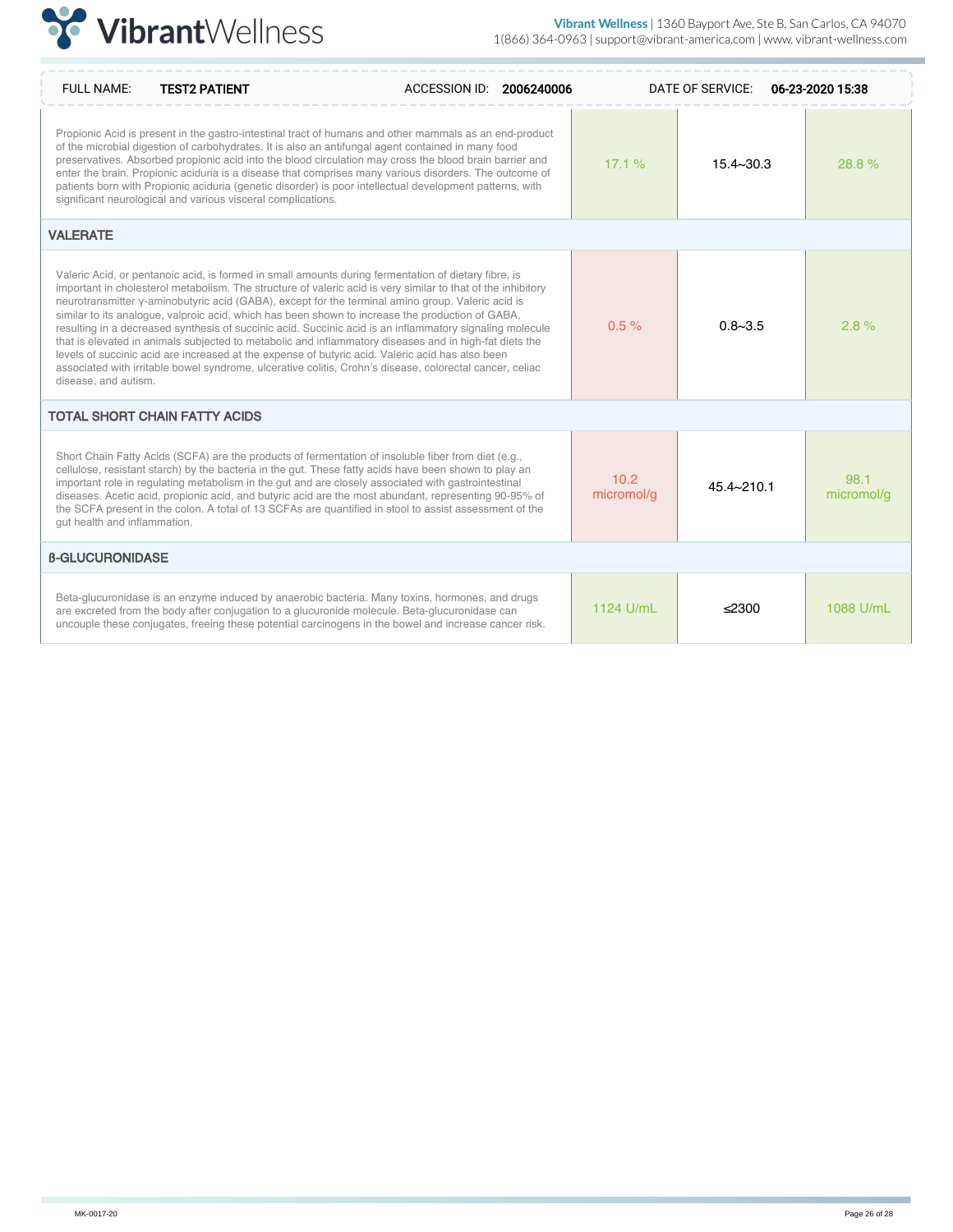

| <b>FULL NAME:</b><br><b>TEST2 PATIENT</b>                                                                                                                                                                                                                                                                                                                                                                                                                                                                                                                                                                                                                                                                                                                                                                                                                                                                                                                                                                                                                                                                                   | ACCESSION ID: 2006240006 |                     | DATE OF SERVICE: | 06-23-2020 15:38    |
|-----------------------------------------------------------------------------------------------------------------------------------------------------------------------------------------------------------------------------------------------------------------------------------------------------------------------------------------------------------------------------------------------------------------------------------------------------------------------------------------------------------------------------------------------------------------------------------------------------------------------------------------------------------------------------------------------------------------------------------------------------------------------------------------------------------------------------------------------------------------------------------------------------------------------------------------------------------------------------------------------------------------------------------------------------------------------------------------------------------------------------|--------------------------|---------------------|------------------|---------------------|
| <b>OTHER MARKERS</b>                                                                                                                                                                                                                                                                                                                                                                                                                                                                                                                                                                                                                                                                                                                                                                                                                                                                                                                                                                                                                                                                                                        |                          |                     |                  |                     |
| <b>SIGA</b>                                                                                                                                                                                                                                                                                                                                                                                                                                                                                                                                                                                                                                                                                                                                                                                                                                                                                                                                                                                                                                                                                                                 |                          | <b>CURRENT</b>      | <b>REF RANGE</b> | <b>PREVIOUS</b>     |
| Secretory IgA is the primary antibody that is protecting us from pathogens and toxins from penetrating<br>mucosal surfaces. Its role is crucial in protecting the integrity of the intestinal epithelium. The antibody<br>blocks the access to the epithelial receptors and traps pathogens and toxins in the mucus which are<br>then excreated by peristaltic movements. SIgA has been identified to potentially neutralize virulence<br>factors, modulate intestinal microbiota by Fab-dependent and -independent mechanisms, promote<br>dendritic cell (DC) recruitement across the epithelial barrier and also down-requlate pro-inflammatory<br>responses normally associated with the uptake of highly pathogenic bacteria and potentially allergenic<br>antigens. Multiple cytokines, including IL-4, TGF-ß, IL-5, IL-6, IL-10 are instrumental in intestinal<br>stimulating SIgA production. A subset of these cytokines, notably TGF-ß and IL-10, are also required for<br>maintaining mucosal tolerance, thus establishing one of the many links between SIgA production,<br>immunity and intestinal homeostasis. |                          | >1000.0<br>mcg/g    | ≤ $857.0$        | >1000.0<br>mcg/g    |
| <b>FECAL OCCULT BLOOD</b>                                                                                                                                                                                                                                                                                                                                                                                                                                                                                                                                                                                                                                                                                                                                                                                                                                                                                                                                                                                                                                                                                                   |                          |                     |                  |                     |
| Fecal occult blood testing (FOBT) checks stool samples for hidden (occult) blood loss from the mouth to<br>the colon. A positive result indicates either upper gastrointestinal bleeding or lower gastrointestinal<br>bleeding. The test does not directly detect colon cancer but is often used in clinical screening for that<br>disease. It can also be used in early diagnosis of active occult blood loss in anemia or other<br>gastrointestinal symptoms.                                                                                                                                                                                                                                                                                                                                                                                                                                                                                                                                                                                                                                                             |                          | $8.2 \text{ mcg/g}$ | ≤10.0            | $8.2 \text{ mcg/g}$ |
| <b>PH</b>                                                                                                                                                                                                                                                                                                                                                                                                                                                                                                                                                                                                                                                                                                                                                                                                                                                                                                                                                                                                                                                                                                                   |                          |                     |                  |                     |
| Fecal pH tests for acidity or alkalinity of stool samples. An acidic stool is suggestive of a digestive<br>problem such as lactose intolerance, a pathogen such as E. coli or rotavirus, or overgrowth of the acid<br>producing bacteria (such as lactic acid bacteria). A high alkaline pH rating is associated with the body's<br>inability to create enough acid along with undigested food.                                                                                                                                                                                                                                                                                                                                                                                                                                                                                                                                                                                                                                                                                                                             |                          | 7.0                 | $6.1 - 7.8$      | 7.0                 |
| <b>FECAL ZONULIN</b>                                                                                                                                                                                                                                                                                                                                                                                                                                                                                                                                                                                                                                                                                                                                                                                                                                                                                                                                                                                                                                                                                                        |                          |                     |                  |                     |
| Fecal zonulin measurement may be advantageous, compared to serum zonulin when assessing<br>intestinal permeability, as serum zonulin may constitute secretion not only from intestinal cells, but also<br>from extraintestinal tissues such as the liver, heart and brain. Stool may therefore present a more<br>appropriate specimen for analyzing only intestinal production of zonulin. Elevated fecal levels of zonulin<br>have been associated with metabolic syndrome, obesity, and healthy cigarette smokers. High fecal<br>zonulin levels in smokers irrespective of IBD point to the significant and undesirable up-regulation of gut<br>permeability in cigarette smokers.                                                                                                                                                                                                                                                                                                                                                                                                                                        |                          | 341.9 ng/mL         | $25.1 - 160.8$   | 341.9 ng/mL         |
| <b>FECAL ANTI GLIADIN</b>                                                                                                                                                                                                                                                                                                                                                                                                                                                                                                                                                                                                                                                                                                                                                                                                                                                                                                                                                                                                                                                                                                   |                          |                     |                  |                     |
| Fecal anti-gliadin antibody tests for immune system reaction, IgA and IgG, to gluten in the diet. It<br>enables direct and quantitative assessment of gluten exposure early after ingestion and could aid in the<br>diagnosis and clinical management of nonresponsive CD and refractory CD.                                                                                                                                                                                                                                                                                                                                                                                                                                                                                                                                                                                                                                                                                                                                                                                                                                |                          | 224.8 U/L           | ≤148.0           | 224.8 U/L           |